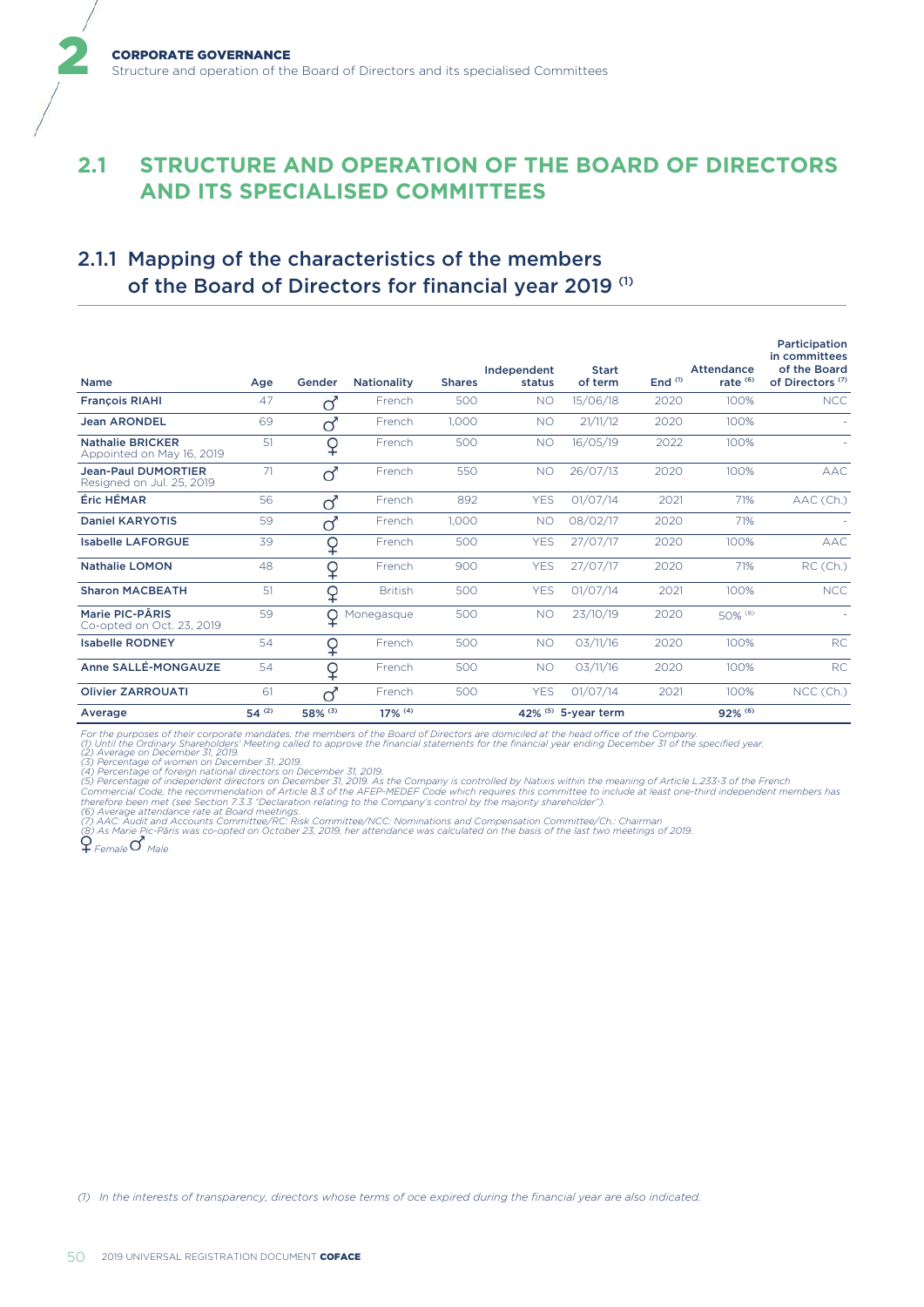# 2

# 2.1.2 Experience and offices of the members of the Board of Directors

The Board of Directors is composed of 12 members. Information relating to the members of the Board of Directors and notably their principle offices outside the Coface Group are described in the section below  $^{\text{\tiny{(1)}}}$ .



# François RIAHI

Chairman of the Board of Directors

since June 15, 2018

### **FRENCH NATIONALITY**

*Age: 47*

#### **ATTENDANCE RATE AT BOARD MEETINGS**

*100%*

### **ATTENDANCE RATE AT NOMINATIONS AND COMPENSATION COMMITTEE MEETINGS**

*100%*

### **EXPIRATION DATE OF THE TERM OF OFFICE**

*Ordinary Shareholders' Meeting called to approve the financial statements for the financial year ended December 31, 2020*

#### **PRINCIPAL TERMS OF OFFICE AND DUTIES OUTSIDE THE COFACE GROUP**

#### **During financial year 2019**

- Chief Executive Officer (CEO) of Natixis\*
- Member of the Board of BPCE
- Chairman of the Board of Directors of Natixis Payment Solutions
- Chairman of the Board of Directors of Natixis Assurances
- Chairman of the Board of Directors of Natixis Investment **Managers**
- Director: Peter J. Solomon GP Company LLC, Peter J. Solomon Securities LLC

#### **During the past five years and which are no longer held**

- Member of the Board and Chief Executive Officer (CEO) in charge of Finance, Strategy, Legal Affairs and Corporate Secretariat for the BPCE Supervisory Board
- Member of the General Management Committee and Co-Head of Natixis Corporate & Investment Banking\*
- Member of the Executive Committee and Head of Corporate & Investment Banking's Asia Pacific Platform for Natixis\*
- Permanent representative of BPCE: director of Crédit Foncier de France and director and Deputy CEO of CE Holding Participations
- Permanent representative of Natixis\*: director of Natixis Coficiné • Chairman of the Supervisory Board of Natixis
- Pfandbriefbank AG • Director: Natixis Japan Securities Co Ltd, Natixis North America LLC, Natixis Assurances, Natixis Asia Ltd, Natixis Australia PTY Ltd

#### **CURRICULUM VITAE**

*François Riahi is Chief Executive Officer (CEO) of Natixis and a member of the BPCE Board. He is a graduate of the École centrale de Paris school of engineering, the Paris Institute of Political Science (Sciences Po) and the Stanford Executive Program, and is a former student of the École nationale d'administration (ENA). He began his career as an Inspecteur des Finances (auditor) at the Inspection Générale des Finances. In March 2009, he joined the BPCE group first as Deputy CEO and Chief Strategy Officer and then Head of Corporate & Investment Banking's Asia Pacific Platform for Natixis. In 2016, he joined Natixis' General Management Committee as Co-Head of Corporate Banking. Between January 2018 and June 2018, he was Chief Executive Officer (CEO) of BPCE, in charge of Finance, Strategy and Corporate Secretariat.*

*\* Listed company.*



# Jean ARONDEL

**Director** 

since November 21, 2012

### **FRENCH NATIONALITY**

*Age: 69*

### **ATTENDANCE RATE AT BOARD MEETINGS**

*100%*

#### **EXPIRATION DATE OF THE TERM OF OFFICE**

*Ordinary Shareholders' Meeting called to approve the financial statements for the financial year ended December 31, 2020*

#### **PRINCIPAL TERMS OF OFFICE AND DUTIES OUTSIDE THE COFACE GROUP**

#### **During financial year 2019**

- Chairman of the Steering and Supervisory Board of Caisse d'Épargne Loire-Centre
- Chairman of the Board of Directors of Société Locale d'Épargne Pays Chartrain et Drouais
- Director of CE Holding Participations of the BPCE group
- Non-voting member of the BPCE Supervisory Board • Chairman of the Board of Directors of the Fédération Nationale des Caisses d'Épargne
- Ex officio Chairman of the Compensation Committee of Caisse d'Épargne Loire-Centre
- Ex officio Chairman of the Appointments Committee of Caisse d'Épargne Loire-Centre
- Member of the Board of Directors of the Caisse d'Épargne Loire-Centre corporate foundation
- Member of the Audit Committee of Caisse d'Épargne Loire-Centre
- Member of the Risks Committee of Caisse d'Épargne Loire-Centre
- Chairman of the Association pour l'Histoire des CEP
- Vice-Chairman of World Savings Bank Institute (WSBI)
- Co-manager: SNC Écureuil 5 rue Masseran

### **During the past five years and which are no longer held**

- Director of NATIXIS LEASE (SA) for Caisse d'Épargne Loire-Centre
- Chairman of the Caisse d'Épargne Loire-Centre corporate foundation

### **CURRICULUM VITAE**

*Jean Arondel, an engineer and HEC graduate, is the Chairman of the Steering and Supervisory Board of Caisse d'Epargne Loire-Centre. He has served in executive functions within various companies in the manufacturing, cosmetics and financial sectors, and was also a director at Natixis Lease.*

*(1) In accordance with legal requirements and the recommendations of the AFEP-MEDEF Code, Coface directors cannot hold more than four other terms of office in listed companies outside the Group, including abroad.*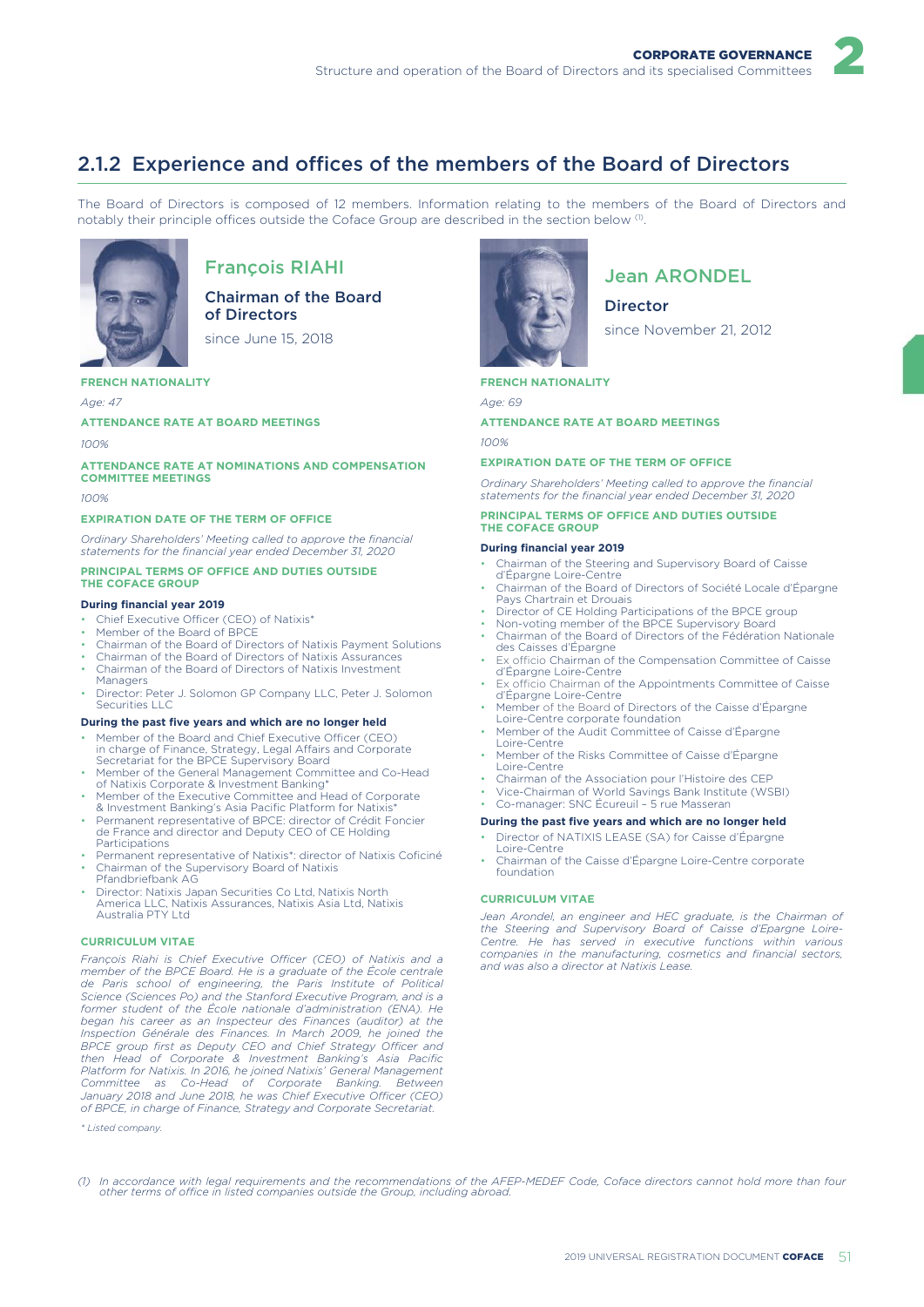

# Nathalie BRICKER

**Director** 

since May 16, 2019

# **FRENCH NATIONALITY**

*Age: 51*

2

### **ATTENDANCE RATE AT BOARD MEETINGS SINCE MAY 16, 2019** *100%*

#### **EXPIRATION DATE OF THE TERM OF OFFICE**

*Ordinary Shareholders' Meeting called to approve the financial statements for the financial year ended December 31, 2022*

### **PRINCIPAL TERMS OF OFFICE AND DUTIES OUTSIDE THE COFACE GROUP**

#### **During financial year 2019**

- Natixis Payment Solutions: permanent representative of Natixis\* director
- Compagnie Européenne de Garanties et Cautions: permanent representative of Natixis\* director
- BPCE Vie: permanent representative of Natixis\* director and member of the Audit and Risk Committee
- Natixis Investment Managers: permanent representative of Natixis\* director and member of the Audit and Accounts Committee
- Compagnie de Financement Foncier: director and member of the Audit Committee

#### **During the past five years and which are no longer held**

- Natixis Assurances: director
- Nexgen Financial Holdings LTD: director

#### **CURRICULUM VITAE**

#### **Natixis\***

- 2018 to date: Chief Financial Officer, member of the General Management Committee
- From 2016 to 2018: Head of Accounting and Ratios at the Natixis group, member of the Executive Committee
- From 2013 to 2016: Head of Accounting and Ratios at the Natixis group
- From 2007 to 2013: Head of Accounting at the Natixis group • From 2005 to 2007: Head of Accounting Standards and
- Systems

### **CDC IXIS**

- From 2004 to 2005: Head of the Accounting Department
- From 2000 to 2004: Deputy Head of the Accounting Department and Head of the Corporate Accounts sector

#### **Caisse des dépôts et consignations**

From 1998 to 2000: Head of the Central Accounting department • From 1995 to 1998: facilitator of the accounting network for the Markets and Custodian activities

#### **KPMG Audit, Paris**

From 1991 to 1995: policy assistant and then policy officer, specialising in banking audits

*\* Listed company.*



# Jean-Paul DUMORTIER

Resigned on July 25, 2019

**Director** since July 26, 2013

### **FRENCH NATIONALITY**

*Age: 71*

**ATTENDANCE RATE AT BOARD MEETINGS**

*100%*

### **ATTENDANCE RATE AT AUDIT AND ACCOUNTS COMMITTEE MEETINGS**

*100%*

#### **EXPIRATION DATE OF THE TERM OF OFFICE**

*Ordinary Shareholders' Meeting called to approve the financial statements for the financial year ended December 31, 2020*

#### **PRINCIPAL TERMS OF OFFICE AND DUTIES OUTSIDE THE COFACE GROUP**

#### **During financial year 2019**

- Chairman of Holding Wilson 250 SAS
- Chairman of the Board of Directors of SCM Habitat Rives de Paris
- Chairman of the Board of Directors of Banque Populaire Rives de Paris
- Chairman of Imocominvest OPCI
- Chairman of Imocominvest 2 OPCI
- Director of Crédit Foncier de France

### **During the past five years and which are no longer held**

• Director of SOVAFIM

#### **CURRICULUM VITAE**

*Jean-Paul Dumortier, a graduate of the Institut d'études politiques de Paris and a former student of ENA, has been Chairman of the Board of Directors of Banque Populaire Rives de Paris since 2013. After starting his career in the financial sector, he became Chairman and Chief Executive Officer (CEO) of Foncière Paris France from 2005 to 2012, and has been director of Banque Populaire Rives de Paris since 2004.*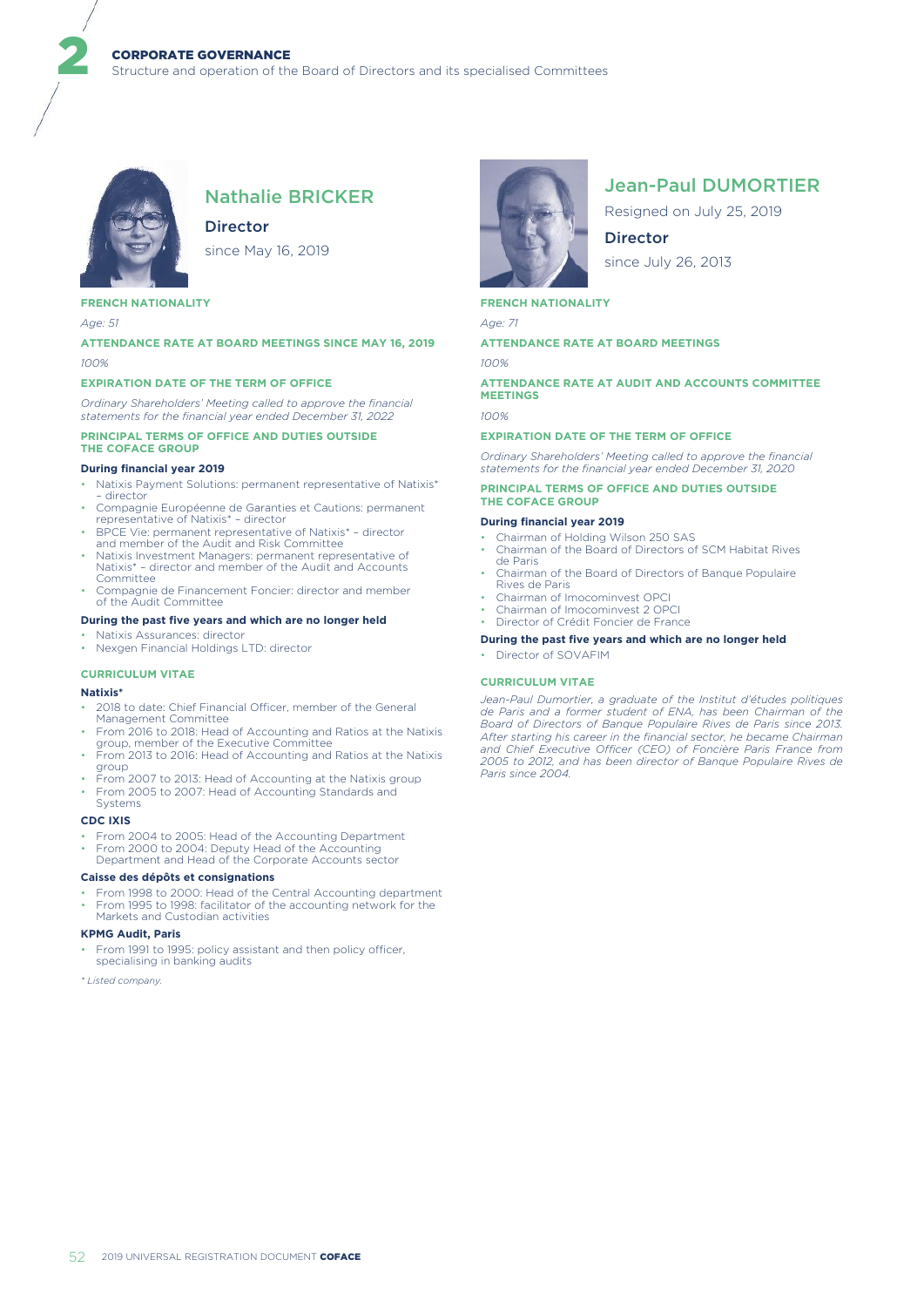

# Éric HEMAR

# Independent director

since July 1, 2014

### **FRENCH NATIONALITY**

*Age: 56*

#### **ATTENDANCE RATE AT BOARD MEETINGS**

*71%*

### **ATTENDANCE RATE AT AUDIT AND ACCOUNTS COMMITTEE MEETINGS**

*100%*

#### **EXPIRATION DATE OF THE TERM OF OFFICE**

*Ordinary Shareholders' Meeting called to approve the financial statements for the financial year ended December 31, 2021*

#### **PRINCIPAL TERMS OF OFFICE AND DUTIES OUTSIDE THE COFACE GROUP**

#### **During financial year 2019**

- Chairman & Chief Executive Officer (CEO) of ID Logistics group\*
- Chief Executive Officer: IDL Supply Chain South Africa, IDL Fresh South Africa, ID Assets (Taiwan)
- Chairman: ID Logistics, ID Logistics France, ID Logistics France 3, ID Logistics Mayotte, ID Logistics Océan Indien, Ficopar, Timler, Les Parcs du Lubéron Holding, IDL Bucharest
- Chairman of the Board of Directors: France Paquets, ID Logistics (Nanjing) Business Consultation, ID Logistics Nanjing, ID Logistics Taiwan
- Director: ID Logistics China Holding Hong Kong, ID Logistics Switzerland SA, ID Logistics Nanjing, ID Logistics Taiwan, ID Logistics (Nanjing) Business Consultation, France Paquets, ID Logistics group, ID Logistics Belgium, IDE Enterprise (Taiwan)
- Member of the Supervisory Board: Dislogic, ID Logistics Polska • Permanent representative of Les Parcs du Lubéron Holding,
- Chairman of SAS Les Parcs du Lubéron 1 • Permanent representative of ID Logistics, Chairman of<br>SAS ID Logistics France 9, SAS ID Logistics France 10,<br>SAS ID Logistics Selective 6, SAS ID Logistics Selective 7,<br>SAS ID Logistics France 13, SAS ID Logistics France
- Permanent representative of ID Projets to the Board of Directors of Froid Combi
- 
- Manager: FC Logistique R&D, ID Logistics Maroc, ID Logistics Training

### **During the past five years and which are no longer held**

- Chief Executive Officer: IDL Logistics (Mauritius)
- Director: ID Logistics, ID Logistics La Réunion, ID Logistics (Mauritius)

#### **CURRICULUM VITAE**

*Éric Hémar, a former ENA student, began his career at the Cour des comptes before joining the Ministry of Equipment, Transportation and Tourism in 1993, where he served as Technical Adviser to Minister Bernard Bosson. In 1995, he joined the Sceta group, and then Geodis as General Secretary. He left Geodis Logistics in March 2001 to create the ID Logistics group\*. Mr Hémar has been Chairman and Chief Executive Officer (CEO) of the ID Logistics group since 2010.*

*\* Listed company.*



# Daniel KARYOTIS

2

Director

since February 8, 2017

### **FRENCH NATIONALITY**

*Age: 59*

### **ATTENDANCE RATE AT BOARD MEETINGS**

*71%*

#### **EXPIRATION DATE OF THE TERM OF OFFICE**

*Ordinary Shareholders' Meeting called to approve the financial statements for the financial year ended December 31, 2020*

#### **PRINCIPAL TERMS OF OFFICE AND DUTIES OUTSIDE THE COFACE GROUP**

#### **During financial year 2019**

- Chief Executive Officer (CEO) of Banque Populaire Auvergne Rhône Alpes and a member of the BPCE Board
- Non-voting member of the BPCE Supervisory Board • Member of the Board of Directors, Chairman of Banque
- de Savoie Permanent representative of Banque Populaire Auvergne Rhône Alpes, director: i-BP, Pramex International, Fondation Paul Bocuse
- Permanent representative of Banque Populaire Auvergne Rhône Alpes, non-voting member: Siparex
- Permanent representative of Banque Populaire Auvergne Rhône Alpes, Chairman: Garibaldi Capital Développement and SAS Sociétariat

#### **During the past five years and which are no longer held**

- Permanent representative of Banque Populaire Auvergne Rhône Alpes, director: Compagnie des Alpes\*
- Permanent representative of BPCE, director of Natixis\*, Crédit Foncier de France, CE Holding Promotion
- Member of the Board of Directors of Nexity\*

#### **CURRICULUM VITAE**

*Daniel Karyotis graduated from Sciences Po Paris with a Master's degree in econometrics and has a degree from Sorbonne University's Centre de perfectionnement d'analyse financière in Paris. He is also a member of the Société française des analystes financiers (SFAF). After commencing his career with Société Générale in the financial*

*markets from 1985 to 1987, he went on to hold financial analyst positions at Standard & Poor's. He then joined Caisse d'Epargne Champagne Ardennes (CECA), where he occupied various senior management positions from 1992 to 1997. He sat on the Board of Caisse d'Epargne du Pas de Calais from 1998 to 2001 and was Chairman of the Board of CECA from 2002 to 2007. In 2007, he was appointed Chief Executive Officer of Banque Palatine until 2012, when he was appointed member of the Board of BPCE in charge of Finance, Risks and Operations. In 2016, he led the merger of three Banque Populaires in the Auvergne-Rhône-Alpes region, creating BPAURA, where he has been CEO since its inception.*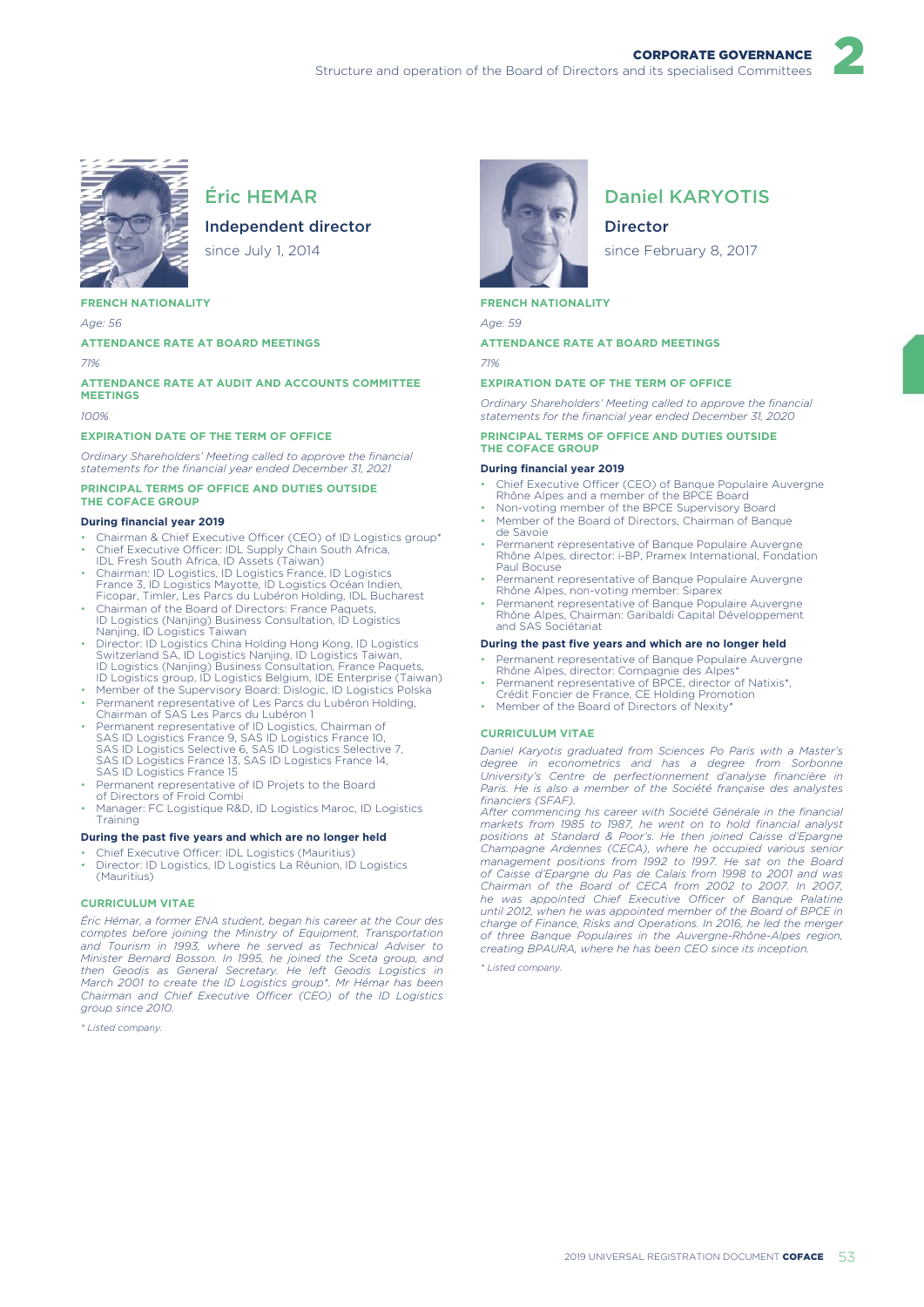

# Isabelle LAFORGUE

Independent director

since July 27, 2017

#### **FRENCH NATIONALITY**

*Age: 39*

2

#### **ATTENDANCE RATE AT BOARD MEETINGS**

*100%*

#### **ATTENDANCE RATE AT AUDIT AND ACCOUNTS COMMITTEE MEETINGS**

*100%*

#### **EXPIRATION DATE OF THE TERM OF OFFICE**

*Ordinary Shareholders' Meeting called to approve the financial statements for the financial year ended December 31, 2020*

#### **PRINCIPAL TERMS OF OFFICE AND DUTIES OUTSIDE THE COFACE GROUP**

#### **During financial year 2019**

• Executive VP Finance & Operation, Owkin

#### **During the past five years and which are no longer held**

- Chief Transformation Officer, Econocom\*
- Deputy CEO for France, Econocom\*

#### **CURRICULUM VITAE**

*After graduating from École polytechnique and École des Mines de Paris, Isabelle Laforgue commenced her career at SFR in 2006, where she held various roles in the Strategy and Finance Departments. She was appointed Director of Central Finance in 2011, in charge of management control, accounting, financial communications and consolidation. In 2012, she was appointed Chief of Staff to the Chairman and Chief Executive Officer of SFR, advising, analysing and supporting the decision-making processes during a period of change and market consolidation. In 2015, she joined Econocom, a European company specialising in the digital transformation of businesses, as Chief Transformation Officer to develop and implement the Group's internal transformation. In 2017, she became Deputy CEO for France at Econocom. In 2019, she joined Owkin, a start-up specialising in the use of artificial intelligence in cancer research, as Executive VP Finance & Operation.*

*\* Listed company.*



# Nathalie LOMON

Independent director

since July 27, 2017

#### **FRENCH NATIONALITY**

*Age: 48*

### **ATTENDANCE RATE AT BOARD MEETINGS**

*71%*

#### **ATTENDANCE RATE AT RISK COMMITTEE MEETINGS** *100%*

#### **EXPIRATION DATE OF THE TERM OF OFFICE**

*Ordinary Shareholders' Meeting called to approve the financial statements for the financial year ended December 31, 2020* **PRINCIPAL TERMS OF OFFICE AND DUTIES OUTSIDE THE COFACE GROUP**

#### **Since September 2019**

- SEB Internationale SAS, CEO
- Immobilière Groupe SEB SAS, CEO
- WMF Group GmbH: member of the Supervisory Board • ZHEJIANG SUPOR Co. Ltd:director and member of the Audit
- committee • Fonds de dotation Groupe SEB: director representing the
- founding members

#### **During financial year 2019**

- EVP Finance, Legal & Governance, Ingenico group SA\*
- Director, Ingenico Holdings Asia Limited (HK)
- Director, Fujian Landi Commercial Equipment Co., Ltd.
- Manager, Ingenico e-Commerce Solutions BVBA/SPRL (BE)
- Director, Ingenico Financial Solutions NV/SA (BE)
- Director, Ingenico do Brasil Ltda. • Director, Ingenico Holdings Asia II Limited (HK)
- Director, Stichting Beheer Derdengelden Ingenico Financial Solutions (IFS Fondation)
- Chairman of the Supervisory Board and member of the Audit Committee, Global Collect Services B.V.
- Director, Fixed & Mobile Pte. Ltd.
- Director, Fixed & Mobile Holdings Pte. Ltd.
- Director, Ingenico Corp.
- Chairman, Ingenico Business Support S.A.S.
- Chairman, Ingenico 5 S.A.S. • Director, Bambora Top Holding AB

### **During the past five years and which are no longer held**

- Director, Ingenico International (Singapore) Pte. Ltd.
- Director, Ingenico Japan Co. Ltd.
- Director, Ingenico Inc. (Oct. 13, 2015 Dec. 31, 2017)
- Chairman, Ingenico France S.A.S. (Dec. 13, 2011 May 31, 2016)
- Chairman, Ingenico Terminals S.A.S. (Dec. 13, 2011 May 31, 2016)
- Director, Ingenico México, S.A. de C.V. (June 3, 2015 Oct. 24, 2017)
- 
- Director, Ingenico (Latin America) Inc. (June 8, 2015 May 19, 2017)
- Director, GCS Holding BV (Jan. 25, 2016 Oct. 25, 2017)

#### **CURRICULUM VITAE**

*Nathalie Lomon has been Deputy CEO, overseeing the SEB group's finance, audit and legal functions, since September 2019. She is also a member of the Executive Committee and the General Management Committee.*

*A graduate of the NEOMA Business School, Nathalie Lomon began her career in auditing at Mazars in 1995 before joining the General Inspection department at BNP Paribas in 1999. In 2002, she joined Pechiney where she held several financial and management positions, including Chief Financial Officer for the Aeronautical, Transport and Industry division of Rio Tinto Alcan. She then joined the Ingenico group in 2010 as Head of Management Control, subsequently becoming Chief Financial Officer for the European-SEPA region in 2014 and then Chief Financial Officer in 2015, overseeing the finance, legal & governance functions, as well as being a member of the Executive Committee.*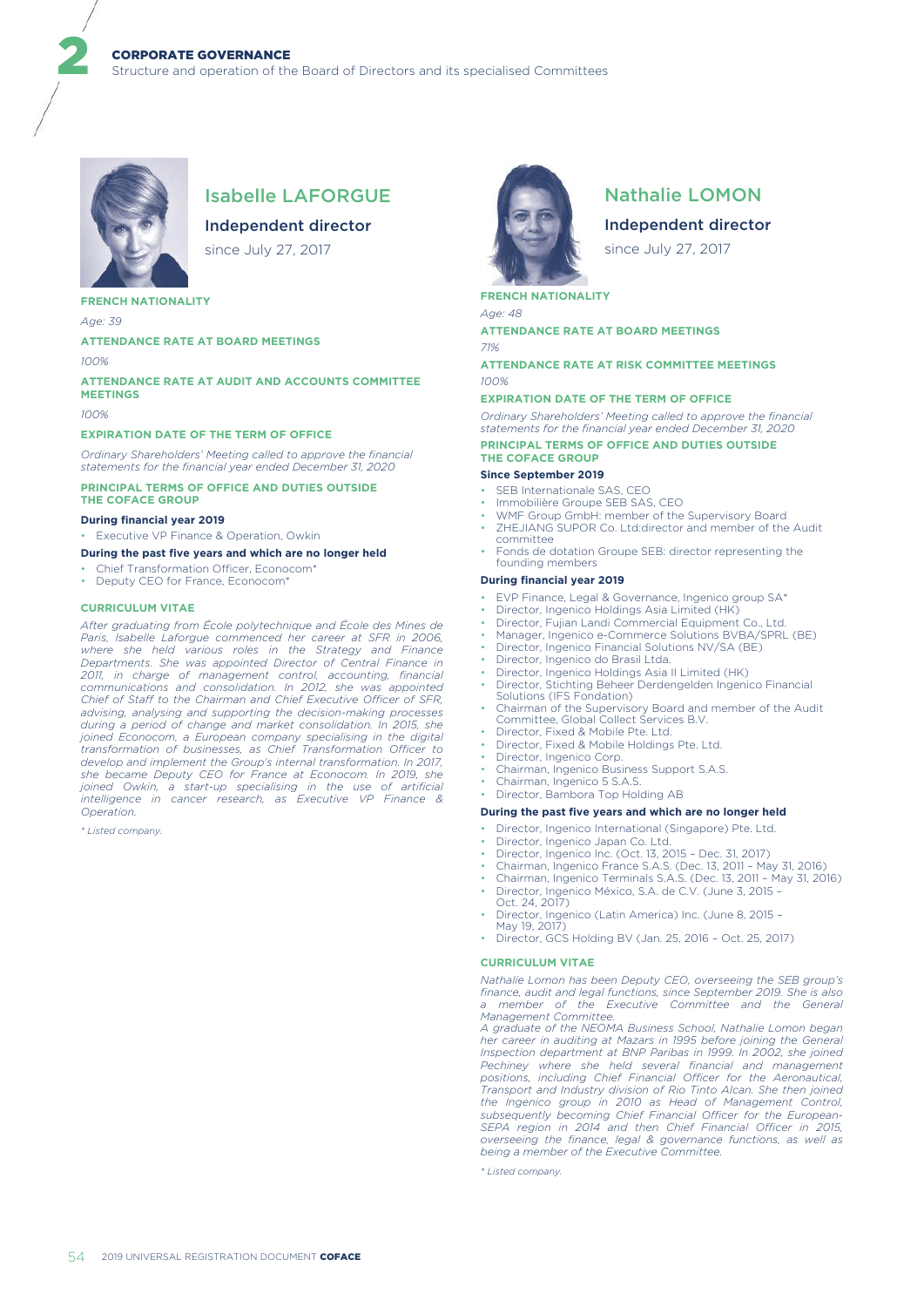

# Sharon MACBEATH

# Independent director

since July 1, 2014

#### **BRITISH NATIONALITY**

*Age: 51*

#### **ATTENDANCE RATE AT BOARD MEETINGS**

*100%*

#### **ATTENDANCE RATE AT NOMINATIONS AND COMPENSATION COMMITTEE MEETINGS**

*100%*

#### **EXPIRATION DATE OF THE TERM OF OFFICE**

*Ordinary Shareholders' Meeting called to approve the financial statements for the financial year ended December 31, 2021*

#### **PRINCIPAL TERMS OF OFFICE AND DUTIES OUTSIDE THE COFACE GROUP**

#### **During financial year 2019**

• Group HR Department of Hermès International\* since June 17, 2019

#### **During the past five years and which are no longer held**

- Director of Group Human Resources, member of the Executive Committee of Rexel\*
- Member of the Board and Executive Committee, Director of Human Resources and Communications for the Tarkett group\* (until May 1, 2019)
- Director on the Supervisory Board of Hermès International\* until March 2019\*
- Member of the Hermès International Audit Committee\* until March 2019\*
- Member of the Nominations, Compensation and Governance Committee of Hermès International\* until March 2019\*

#### **CURRICULUM VITAE**

*Sharon MacBeath has a degree in psychology and management from the University of Glasgow, holds a Master's degree in human resources from the Sorbonne, and has an EMBA from INSEAD. After founding the consulting firm EMDS, which specialises in the recruitment, selection and development of highly promising young people with international profiles, she has worked in France since 1991 in the field of human resources. She held the position of Director of Human Resources for the pharmacy and beauty line of the Rexam group before becoming Director of Human Resources and Communications for Redcats, a company in the Kering group (formerly PPR) in 2005. Ms MacBeath was Head of Human Resources and a member of the Executive Committee of the Rexel group between 2013 and the end of 2016. She has been a member of the Board and Head of Human Resources at the Tarkett group since January 2017, before moving from a role as director on the Supervisory Board at Hermès International*\* *to the role of Group Human Resources Director at Hermès International*\* *in June 2019.*

*\* Listed company.*



# Marie PIC-PÂRIS

2

Director

since October 23, 2019

### **MONEGASQUE NATIONALITY**

*Age: 59*

#### **ATTENDANCE RATE AT BOARD MEETINGS**

*50% (as Marie Pic-Pâris was co-opted on October 23, 2019, her attendance was calculated on the basis of the last two meetings of 2019)*

#### **EXPIRATION DATE OF THE TERM OF OFFICE**

*Ordinary Shareholders' Meeting called to approve the financial statements for the financial year ended December 31, 2020*

#### **PRINCIPAL TERMS OF OFFICE AND DUTIES OUTSIDE THE COFACE GROUP**

#### **During financial year 2019**

- Chairman of the Board of Directors of Banque Populaire
- Rives de Paris • Director of the Eyrolles group
- Director of TF1\*
- Director of Banque Palatine

#### **During the past five years and which are no longer held**

- 2018 Director of auféminin.com
- 2015 Director of La Procure

#### **CURRICULUM VITAE**

*Marie Pic-Pâris is a graduate of the ESSEC Business School. She started her career in banking at BNP Paribas then at the Crédit Agricole group, where she mainly worked on setting up complex banking transactions (financing planes and LBOs). In 1994, she founded the company Futurekids, a computer science school introducing children aged three and up to new technologies. She sold her company in 2002 and went on to hold senior management positions with consultancy firms, including Bernard Julhiet. In 2006, she joined the family-owned Eyrolles group as General Secretary and was then appointed CEO in 2008.*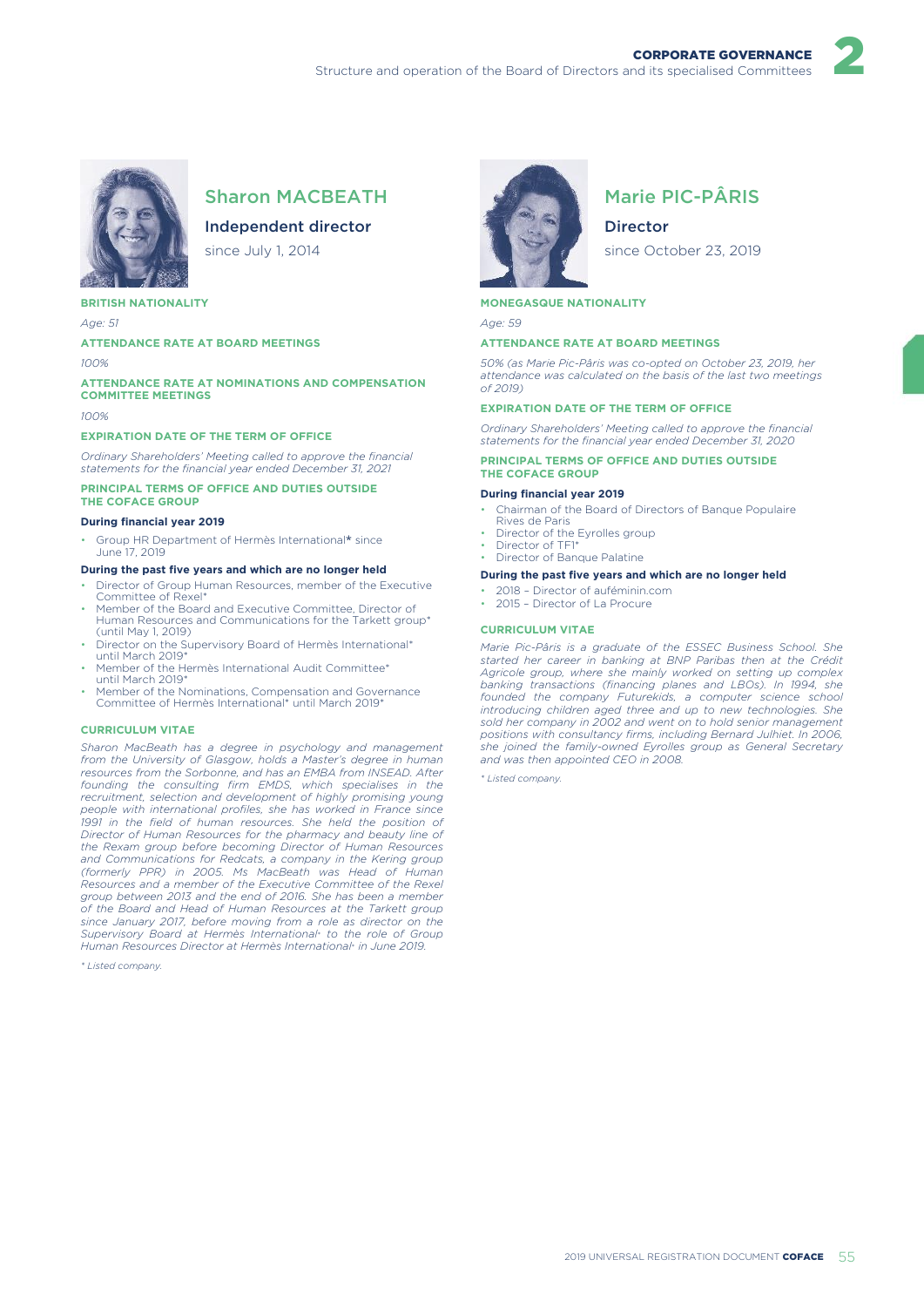

# Isabelle RODNEY

# **Director**

since November 3, 2016

### **FRENCH NATIONALITY**

*Age: 54*

2

#### **ATTENDANCE RATE AT BOARD MEETINGS**

*100%*

# **ATTENDANCE RATE AT RISK COMMITTEE MEETINGS** *100%*

#### **EXPIRATION DATE OF THE TERM OF OFFICE**

*Ordinary Shareholders' Meeting called to approve the financial statements for the financial year ended December 31, 2020*

#### **PRINCIPAL TERMS OF OFFICE AND DUTIES OUTSIDE THE COFACE GROUP**

#### **During financial year 2019**

- Chairman of CAZ Foncière 2 SAS
- Member of the Board of CECAZ SA
- Permanent representative of CECAZ on the Board of Directors of AEW Foncière Écureuil • Chairman of the Board of Directors of MURACEF SA
- 

# **During the past five years and which are no longer held**

• None

#### **CURRICULUM VITAE**

*Isabelle Rodney has been a member of the Board of Caisse d'Épargne Côte d'Azur since August 2008. She is in charge of the finance and expertise division and oversees in this respect the Financial Department, the Commitments and Recovery Department as well as the Customer Services Department. A graduate of the Paris École supérieure de commerce and the Stanford Executive Program, holder of a degree in business law and an actuary diploma, from 1986 to 1993 she worked as a broker, trader and treasurer in various financial organisations (Coficoba, BMF, Casden Banque Populaire). Within the Banque Populaire group, she was later appointed Sub-Director in the Casden group, in charge of the Treasury, ALM, planning and Management Control. In 2001, she joined the Caisse nationale des Caisses d'Épargne (CNCE), where she held the position of Director of the Planning and ALM Department. She was then appointed Director of the Financial Performance Department in 2007, after following the Caisse d'Épargne group's course for senior managers.*



# Anne SALLÉ-**MONGAUZE**

Director since November 3, 2016

### **FRENCH NATIONALITY**

*Age: 54*

**ATTENDANCE RATE AT BOARD MEETINGS** *100%*

# **ATTENDANCE RATE AT RISK COMMITTEE MEETINGS** *100%*

#### **EXPIRATION DATE OF THE TERM OF OFFICE**

*Ordinary Shareholders' Meeting called to approve the financial statements for the financial year ended December 31, 2020*

#### **PRINCIPAL TERMS OF OFFICE AND DUTIES OUTSIDE THE COFACE GROUP**

#### **During financial year 2019**

• Chief Executive Officer of Compagnie Européenne de Garanties et Cautions (CEGC) • Manager of: CEGC Conseil, SCI SACCEF La Boétie

# **During the past five years and which are no longer held**

- Manager of: SCI SACCEF Champs-Elysées
- Chief Executive Officer (CEO) of Natixis HCP • Director of HCP NA LLC (United States)
- Permanent representative of Natixis HCP on the Board
- of Directors of Kompass International Neuenschwander SA and ELLISPHERE
- Permanent representative for CEGC on the Board of Directors of SIAGI

### **CURRICULUM VITAE**

*Anne Sallé-Mongauze graduated from the Paris Institut d'études politiques and holds a postgraduate degree in economics and finance. She started her career in 1987 at the Autorité des marchés financiers (French Financial Markets Authority), in the inspection division. In 1995, she joined the Banque Populaire group as Deputy Manager of the Equity Capital Markets Department. She joined the Finance Department in 2003 and participated in the steering of various growth operations. In 2006, she was appointed M&A Manager at Natixis' Strategy Division, before becoming Director of Strategy in 2013. On August 25, 2014, she was appointed Chief Executive Officer of Compagnie Européenne de Garanties et Cautions, a subsidiary of BPCE.*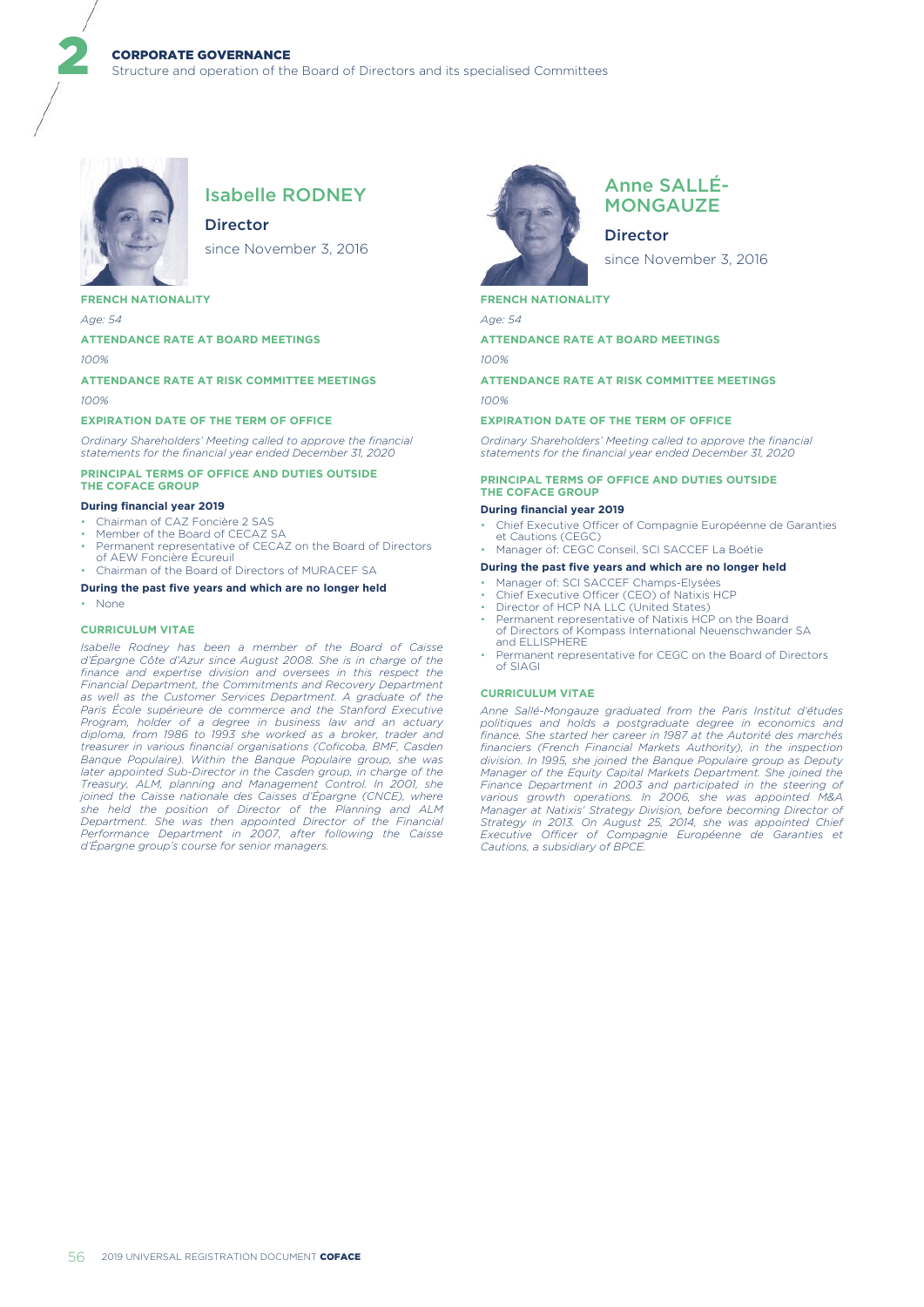2



# Olivier ZARROUATI

Independent director

since July 1, 2014

#### **FRENCH NATIONALITY**

*Age: 61*

#### **ATTENDANCE RATE AT BOARD MEETINGS**

*100%*

#### **ATTENDANCE RATE AT NOMINATIONS AND COMPENSATION COMMITTEE MEETINGS**

*100%*

#### **EXPIRATION DATE OF THE TERM OF OFFICE**

*Ordinary Shareholders' Meeting called to approve the financial statements for the financial year ended December 31, 2021*

#### **PRINCIPAL TERMS OF OFFICE AND DUTIES OUTSIDE THE COFACE GROUP**

#### **During financial year 2019**

• Chairman of Thélème SASU

#### **During the past five years and which are no longer held**

- Chairman of: Zodiac Aerotechnics, GEAD
- Director: Icore GmbH (Germany), HeathTechna (United States) and Chairman of the Board and member of the Executive Committee of Zodiac Aerospace\*
- Chairman: Zodiac Engineering, Sicma Aero Seat Services (United States), Zodiac US Corporation (United States), Fondation ISAE-SUPAERO
- Director: Air Cruisers Company LLC (United States), Avox Systems Inc. (United States), C&D Aerospace Canada Co. (Canada), C&D Zodiac Inc. (United States), Esco (United States) formerly Engineering Arresting Systems (United States), Zodiac Interconnect UK Ltd (formerly Icore) (United Kingdom), Mag Aerospace Industries Inc. (United States), Zodiac Parachutes Industries of Southern Africa Pty (South Africa), Zodiac Aerospace UK Ltd (United Kingdom), Zodiac Seats France, Monogram Train LLC (United States), Sicma Aero Seat Services (United States) Member of the GIFAS Board
- Member of GEAD

#### **CURRICULUM VITAE**

*Olivier Zarrouati is a former student of the École polytechnique and an engineering graduate of the École nationale supérieure de l'aéronautique (SUPAERO) and of Harvard's Kennedy School in Cambridge, USA. After beginning his career as an engineer in the armaments sector, he held the positions of engineer and Head of Major Projects at the CNES (Centre national d'études spatiales) from 1982 to 1988, and then at Matra Marconi Space from 1989 to 1994. He joined Intertechnique, which was purchased by Zodiac in 1999, as Head of External Development and Subsidiary Control. He subsequently performed various functions within the Zodiac Aerospace group, in particular as Chief Executive Officer (CEO) of the Aerosafety Systems segment and as CEO of aeronautical businesses. From 2007 to 2017, he was Chairman of the Board and Director of the Executive Committee of the Zodiac Aerospace group. He has also been Chairman of the Fondation Institut Supérieur de l'Aéronautique et de l'Espace SUPAERO since 2011. In 2017, he founded his own company, Thélème.*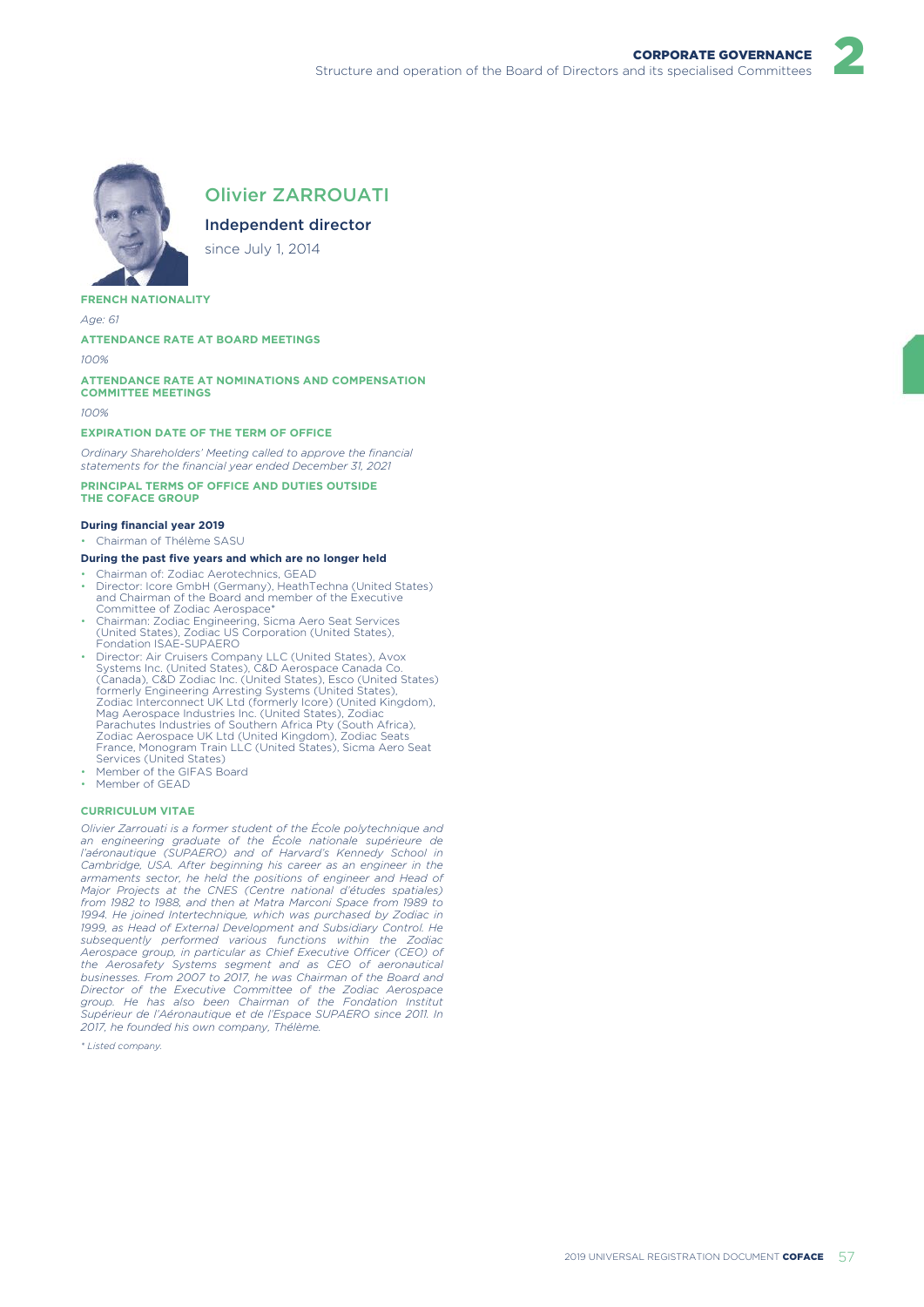# 2.1.3 Operation of the Board of Directors

The Board of Directors has developed Internal Rules which can be consulted on the website at http:// www.coface.com/Group/Our-organisation, in the Board of Directors tab.

# Convening notice of the Board of Directors

2

The Board of Directors meets as often as required in the interests of the Company, and at least once per quarter.

Board meetings are convened by the Chairman. However, directors representing at least one third of the Board members may convene a meeting of the Board, detailing the agenda, if there has been no meeting for more than two months. Where the duties of CEO are not performed by the Chairman, the CEO may also ask the Chairman to convene a Board meeting to consider a fixed agenda.

Board meetings are held either at the registered office or at any other location indicated in the convening notice. The convening notice is in the form of a simple letter or e-mail, sent to the Board members within a reasonable period of time before the scheduled date of the meeting. It is sent out by the Board Secretary.

In the event of an emergency as defined below ("Emergency"), the following accelerated procedure may be applied.

An Emergency is defined as an exceptional situation (i) marked by the existence of a brief period of time, imposed by a third party on penalty of being time-barred, and for which a failure to comply could result in harm to the Company or one of its subsidiaries or (ii) which requires a quick response from the Company which is incompatible with the application of the Board of Directors' usual time frame for a convening notice.

In an Emergency, the meeting may be convened using all appropriate methods, even verbally, and the time frames for convening and holding the meeting of the Board of Directors shall not be subject to the provisions described above, insofar as the Chairman of the Board of Directors of the Company has:

- ♦ first sent notice to the directors providing the basis for the Emergency as defined above; and
- ♦ sent all directors, with the convening notice for said Board meeting, all the information needed for their analysis.

# Conduct of the Board of Directors' meetings

Meetings of the Board of Directors are chaired by the Chairman of the Board of Directors or, in his absence, by the oldest director or by one of the Vice-Chairmen, as the case may be.

In accordance with the legal and regulatory provisions, and except when adopting decisions relating to the review and closing of the annual corporate and consolidated financial statements, directors participating in the Board meeting by video conference or telecommunication that meet the technical criteria set by the current legal and regulatory provisions are deemed to be present for the purposes of calculating the quorum and the majority.

Each meeting of the Board of Directors must be long enough for useful and in-depth debate on the agenda. Decisions are made by a majority of the votes of the members present or represented. In the event of a tie, the Chairman of the Board of Directors shall have the casting vote.

In the event of a malfunction in the video conference or telecommunications system, as noted by the Chairman of the Board of Directors, the Board may make valid decisions and/or move forward with just the members who are physically present, provided that the quorum conditions are met.

# Informing the Board of Directors

Pursuant to the terms of Article 21 of the Company's Articles of Association, and Article 3.4 of the Board of Directors' Internal Rules, the Board carries out the inspections and verifications which it deems necessary. The Chairman or the Chief Executive Officer must send each director all the documents and information needed for the accomplishment of their duties.

The directors must have access to the information that will allow them to make an informed decision, sufficiently in advance of the meeting of the Board of Directors. However, for urgent matters, or when respect for confidentiality so requires, and in particular when sensitive strategic, commercial or financial information is at issue, this information may be provided during the meeting. Directors shall likewise receive, if they so request, a copy of the minutes of the Board of Directors' deliberations.

Furthermore, the directors receive all useful information on the events or operations which are significant for the Company in between meetings.

The Company has set up a Group-level governance system based on a clear separation of responsibilities with a system for the provision of information. This governance system includes the following key functions: risk management, verification of compliance, internal audit and actuarial functions (see Section 5.1.2 "Organisation"). Each key function operates under the ultimate responsibility of the Board of Directors, to which it reports.

Information at the initiative of the Board of Directors.

The Board of Directors consults key function managers, directly and at its own initiative, whenever it deems this necessary and at least once a year. This consultation can take place in the absence of the Chief Executive Officer (CEO) if the Board members consider it necessary. The Board of Directors may refer this consultation to a specialised Board committee.

♦ Information at the initiative of a key function manager.

Key function managers may inform the Board of Directors, directly and at their own initiative, of the occurrence of certain events that warrant this action. They must do so immediately upon encountering a major problem that falls within their purview. The key function manager must send a written report of the problem to the Chairman. The report must include a detailed explanation of the problem as well as all the elements required to understand it. The report must include recommendations for resolving the problem. The Chairman then communicates this report to the Board members.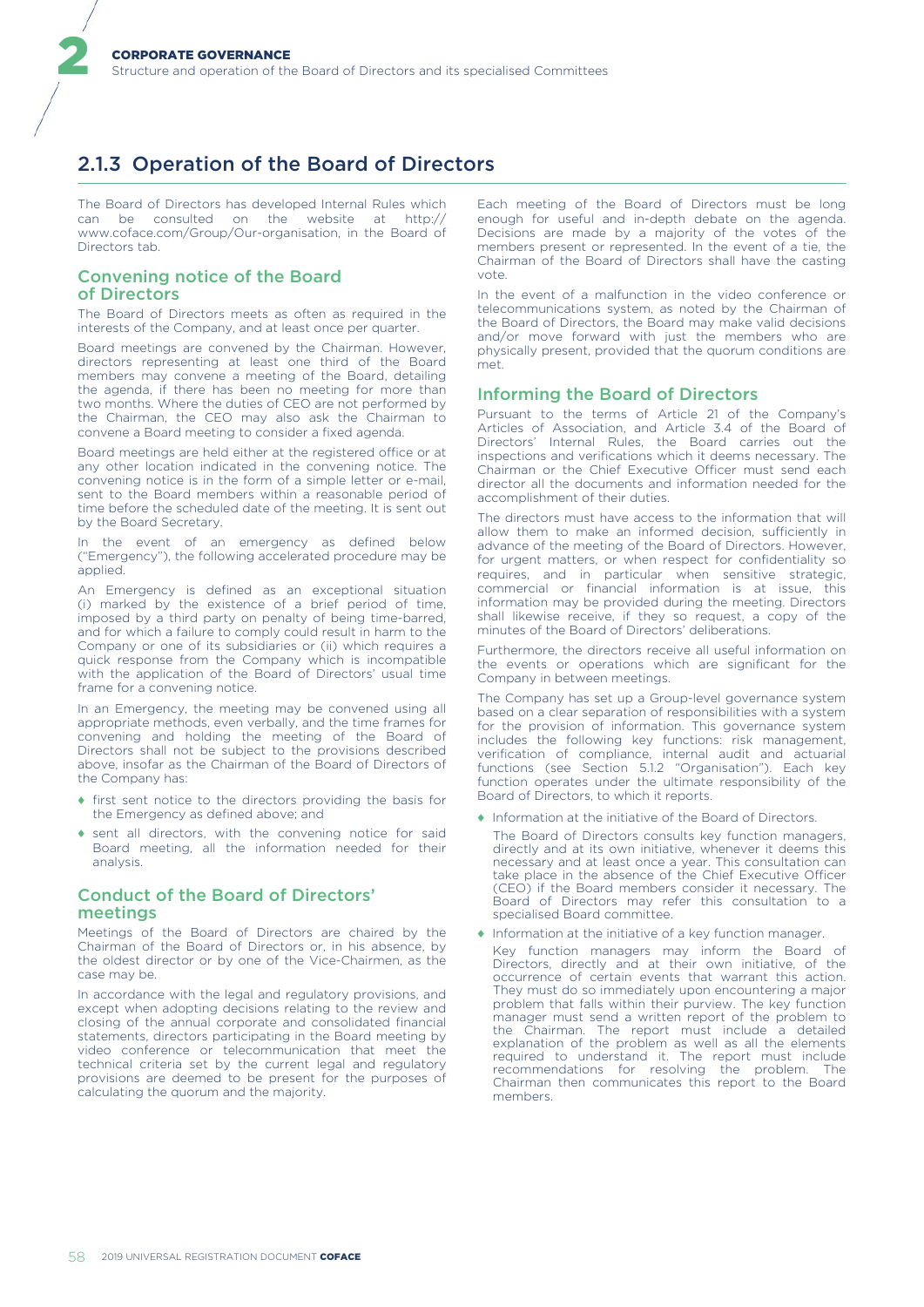2

# 2.1.4 Activities of the Board of Directors in 2019

The Board of Directors met seven times in 2019.

The average attendance rate was 92%.

The main subjects reviewed by the Board of Directors in 2019 included the following:

| Financial position, cash and<br>commitment of the Company | ♦ Approval of the 2018 annual financial statements (corporate and consolidated)<br>◆ Review of quarterly and half-yearly financial statements<br>◆ Approval of the 2020 budget                                                                                                                                                                                                              |
|-----------------------------------------------------------|---------------------------------------------------------------------------------------------------------------------------------------------------------------------------------------------------------------------------------------------------------------------------------------------------------------------------------------------------------------------------------------------|
| Internal control/Risks                                    | Solvency II: approval of all written policies as drafted or revised in 2019<br>Regulatory reports: ORSA, RSR, SFCR, actuarial reports and anti-money laundering reports<br>Appetite for risk<br>Examination, approval of the documentation on the partial internal model and submission of the<br>approval application to the French Prudential Supervision and Resolution Authority (ACPR) |
| Corporate governance                                      | ◆ Convening of a Combined Shareholders' Meeting on May 16, 2019<br>◆ Self-assessment of the Board's work<br>Appointment of a director<br>◆ Co-opting of a director<br>◆ Appointment to the Audit Committee<br>Assessing the independence of directors<br>◆ Investor perception study                                                                                                        |
| Compensation                                              | ◆ Compensation of the Chief Executive Officer, Xavier Durand<br>Approval of the 2019 Long-Term Incentive Plan                                                                                                                                                                                                                                                                               |
| Financial operations                                      | Authorisation to issue quarantees as part of its factoring business<br>♦ Decision to implement a share buyback programme in May 2019 as part of the LTIPs plans<br>◆ Renewal of the liquidity agreement<br>♦ Cancellation in July 2019 of shares repurchased in January 2019                                                                                                                |
| Corporate strategy                                        | ◆ Progress on the Fit to Win strategic plan<br>♦ Reporting on the progress of development of the new strategic plan<br>◆ Review of the 2020-2023 strategic plan<br>◆ Strategy seminar on October 23, 2019                                                                                                                                                                                   |
| <b>Businesses</b>                                         | ◆ Presentation of the Central Europe region,<br>◆ Presentation of the Northern Europe region                                                                                                                                                                                                                                                                                                |

# 2.1.5 Diversity policy applied to the members of the Board of Directors

The Company is vigilant with regard to the diversity of the members of its Board of Directors, in order to ensure that the latter operates in a manner appropriate to the Company's business and development, in compliance with applicable regulations. The Company also refers to the provisions of the AFEP-MEDEF Code in implementing its diversity policy. Several criteria are applied:

♦ Number of directors

The number must reflect the size of the Company and the aforementioned diversity. In 2019, there were 12 directors.

♦ Seniority and age of directors

The Company complies with the regulations as concerns the term of corporate offices, and strives to have a wide range of ages represented on its Board. In 2019, the average age of directors was 54 years.

♦ Proportion of independent and non-independent members

The Company complies with the rules applicable to narrowly held and controlled companies. 42% of the members of the Board of Directors are independent directors. Two-thirds of the directors, including the Chairman, sitting on the Audit and Accounts Committee and the Nominations and Compensation Committee are independent directors. The Risk Committee is chaired by an independent director.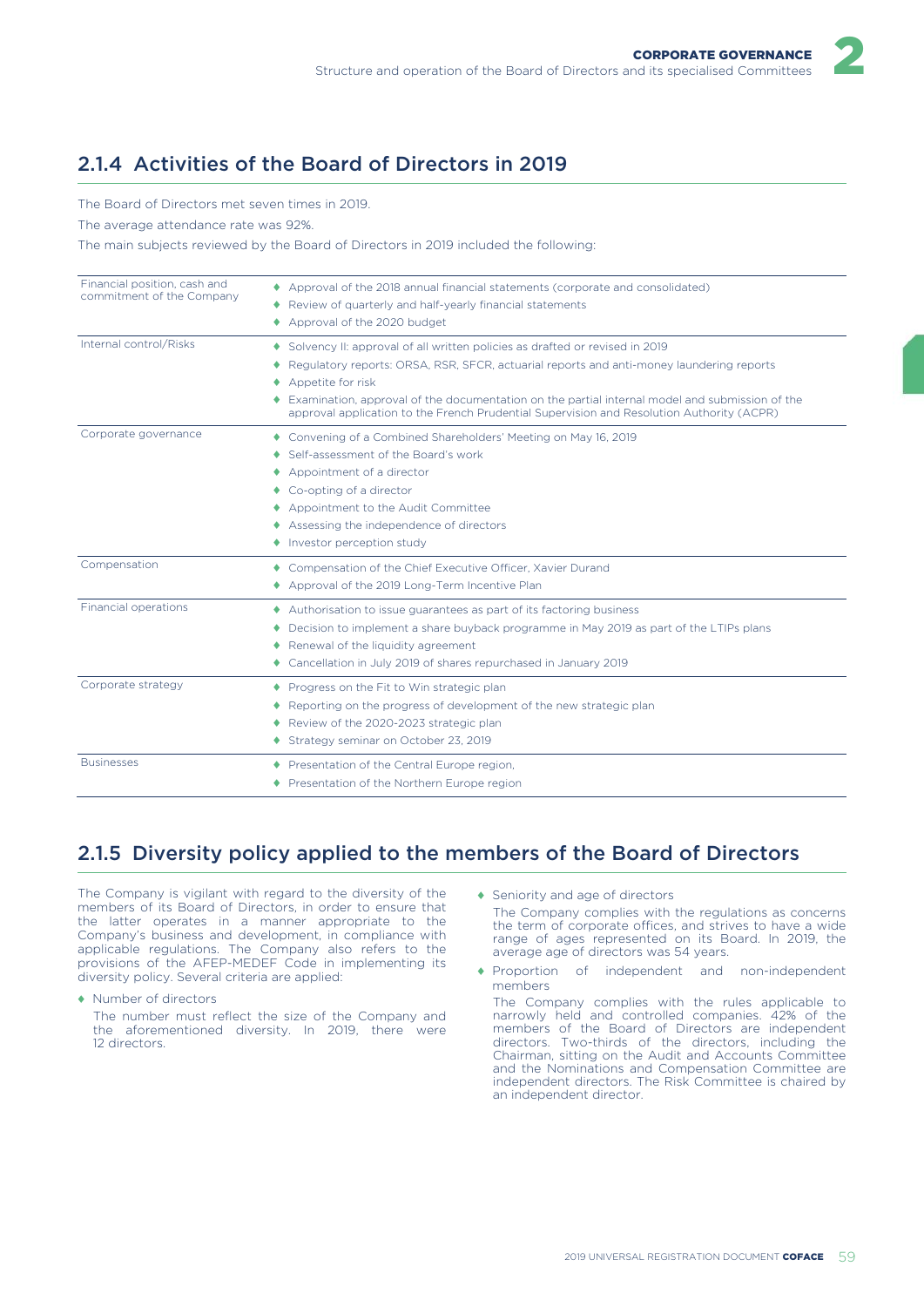- ♦ International diversity The Company takes into account international diversity, which stood at 17% in 2019.
- ♦ Gender equality The Company strives to maintain a gender balance on its Board of Directors. In 2019, the proportion of women on

# 2.1.6 Assessment of the Board's work

The Company carried out a self-assessment of the work of its Board of Directors and its specialised committees in accordance with the recommendations of the Corporate Governance Code for listed AFEP-MEDEF companies.

This exercise was conducted using a questionnaire.

The assessment mainly focused on:

the Board was 58%.

2

- ♦ the organisation, operation and composition of the Board;
- ♦ the relevance of the agendas and discussions on topics of importance to the Company;
- ♦ the relationship between the directors and general management;
- ♦ assessing the work of the specialised committees;
- ♦ the Board's general level of performance.

♦ Skills and expertise

The Company ensures its directors possess specific skills in certain fields, in order to ensure that the Board has the requisite expertise in terms of financial skills, insurance regulations, human resources and digital technology.

Generally, the Board's overall performance was considered satisfactory in terms of its organisation and work, the involvement and authority of the directors, the responses to the questions the Company was asked, the confidence in the Chairman and Chief Executive Officer (CEO) and its compliance with the rules of governance.

The main areas to improve on in 2020 are as follows:

- ♦ creation of a shared space for documents for the Board of Directors and the committees;
- ♦ continuing efforts to give directors more time to read documents;
- ♦ strengthening expertise in insurance on the Board.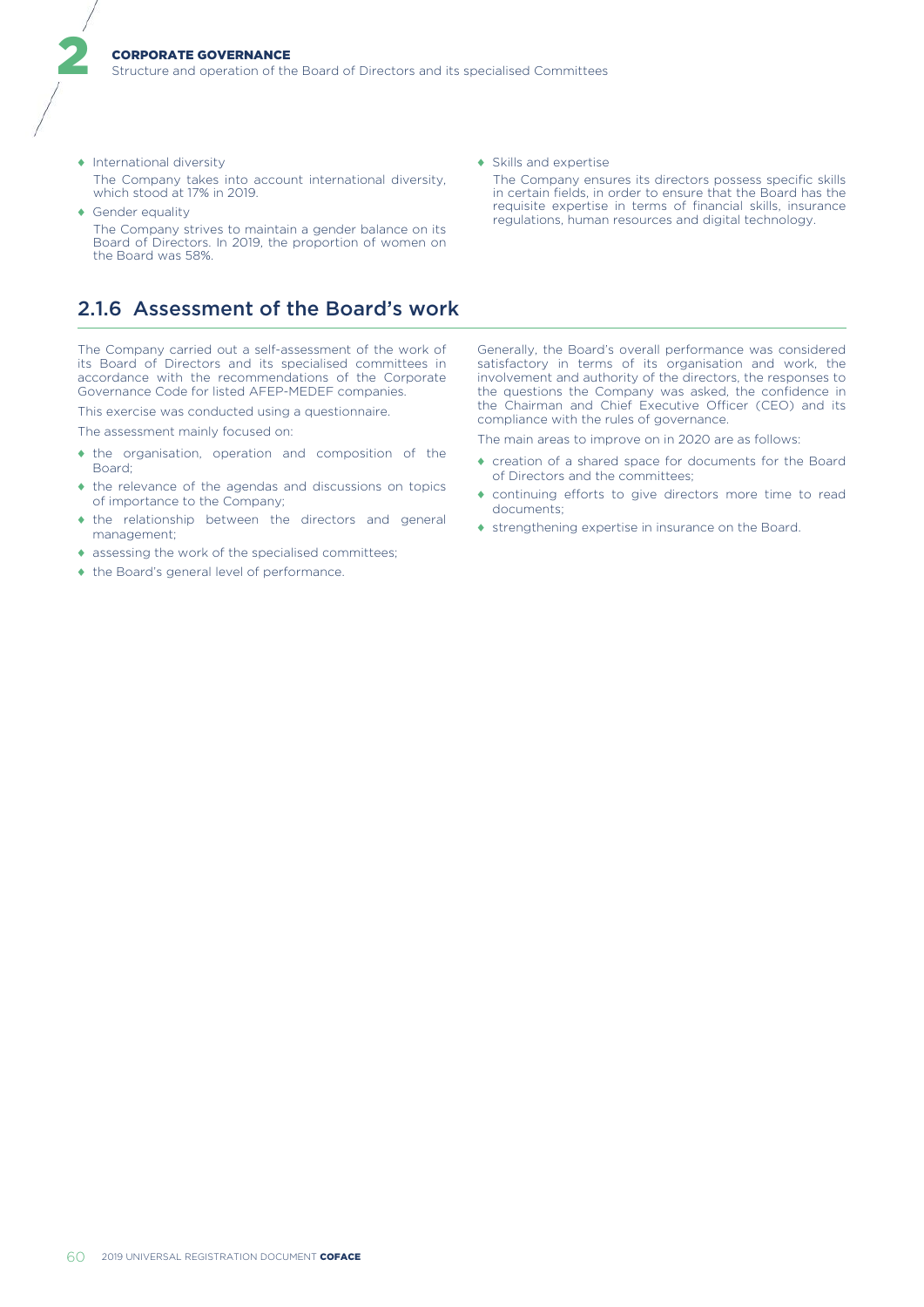

# 2.1.7 Analysis of the independence of members of the Board of Directors

Pursuant to the AFEP-MEDEF Code, the Board of Directors must review the status of independent directors every year. At its meeting of February 11, 2019, the COFACE SA Board of Directors reviewed the situation of each director with respect to the criteria recommended in the AFEP-MEDEF Code and the analysis of the Corporate Governance High Committee, (HCGE) in the AFEP-MEDEF Code application guide revised in December 2018.

In order to evaluate the independence of directors and in the absence of any other dependence criteria, Coface attaches particular importance to any business relationship with a company in which the directors hold senior management positions.

In the event of the existence of any such relationship, Coface assesses any impact it could have on the independent judgement of the director. In order to do this, Coface analyses a body of evidence and parameters, including in particular the nature of the activity, the place of credit insurance in the strategy of the Company, the importance of the contract with regard to the Company's turnover and the existence of an alternative offering at comparable conditions on the market. Comparable criteria are applied for relationships in which there is a contract for the supply of goods or services.

The independence of directors was assessed at the Board of Directors' meeting on December 17, 2019.

It is clear from this review that Éric Hémar and Olivier Zarrouati do not meet any dependence criteria. The Board of Directors had previously recognised Sharon MacBeath as independent when she held senior management positions at Tarkett. Sharon MacBeath left Tarkett in mid-2019 to become Head of Human Resources at the Hermès group, which has no commercial link with Coface. Isabelle Laforgue now holds positions at Owkin, for which no commercial link has been identified. Nathalie Lomon holds senior management positions within the SEB group, a company insured by Coface. However, the analysis did not identify any dependent relationship between the two companies. The amount of premiums paid by SEB is less than 0.3% of the amount of COFACE premiums. Conversely, the competitive conditions that characterise the credit insurance market would allow SEB to provide an alternative in the event that there is a break in its relations with Coface. This affiliation does not therefore affect the independence of Nathalie Lomon.

| Criteria to be assessed                                                                                                                                                                                                                                                                                                                      | Éric<br>Hémar | <b>Nathalie</b><br>Lomon | <b>Sharon</b><br>MacBeath | Isabelle<br>Laforgue | Olivier<br>Zarrouati |
|----------------------------------------------------------------------------------------------------------------------------------------------------------------------------------------------------------------------------------------------------------------------------------------------------------------------------------------------|---------------|--------------------------|---------------------------|----------------------|----------------------|
| Not to have held an employee position or a corporate mandate<br>within the past five years in Natixis, Coface, or one of its<br>subsidiaries.                                                                                                                                                                                                |               |                          |                           |                      |                      |
| Not to be a corporate officer of a company in which Coface directly<br>or indirectly holds a directorship or in which an employee or<br>corporate officer of Coface holds or has held a directorship within<br>the past five years.                                                                                                          |               |                          |                           |                      |                      |
| Not to be a client, supplier, corporate banker, significant investment<br>banker of the Company or its group, or for which the Company<br>or its group represents a significant proportion of the business.                                                                                                                                  |               |                          |                           |                      |                      |
| Not to have a close family tie to a corporate officer.                                                                                                                                                                                                                                                                                       |               |                          |                           |                      |                      |
| Not to have been an auditor of Coface over the past five years.                                                                                                                                                                                                                                                                              |               |                          |                           |                      |                      |
| Not to have been a director of Coface for more than 12 years.                                                                                                                                                                                                                                                                                |               |                          |                           |                      |                      |
| Not to be a director representing a significant shareholder<br>of Coface or Natixis.                                                                                                                                                                                                                                                         |               |                          |                           |                      |                      |
| Not to receive or have received significant supplementary<br>compensation from Coface or from the Group outside of the<br>compensation for attendance at meetings of the Board of Directors<br>and its committees, including for participation in any form of<br>options on shares, or any other form of performance-linked<br>compensation. |               |                          |                           |                      |                      |

The percentage of independent directors on the Board is 42% as at December 31, 2019.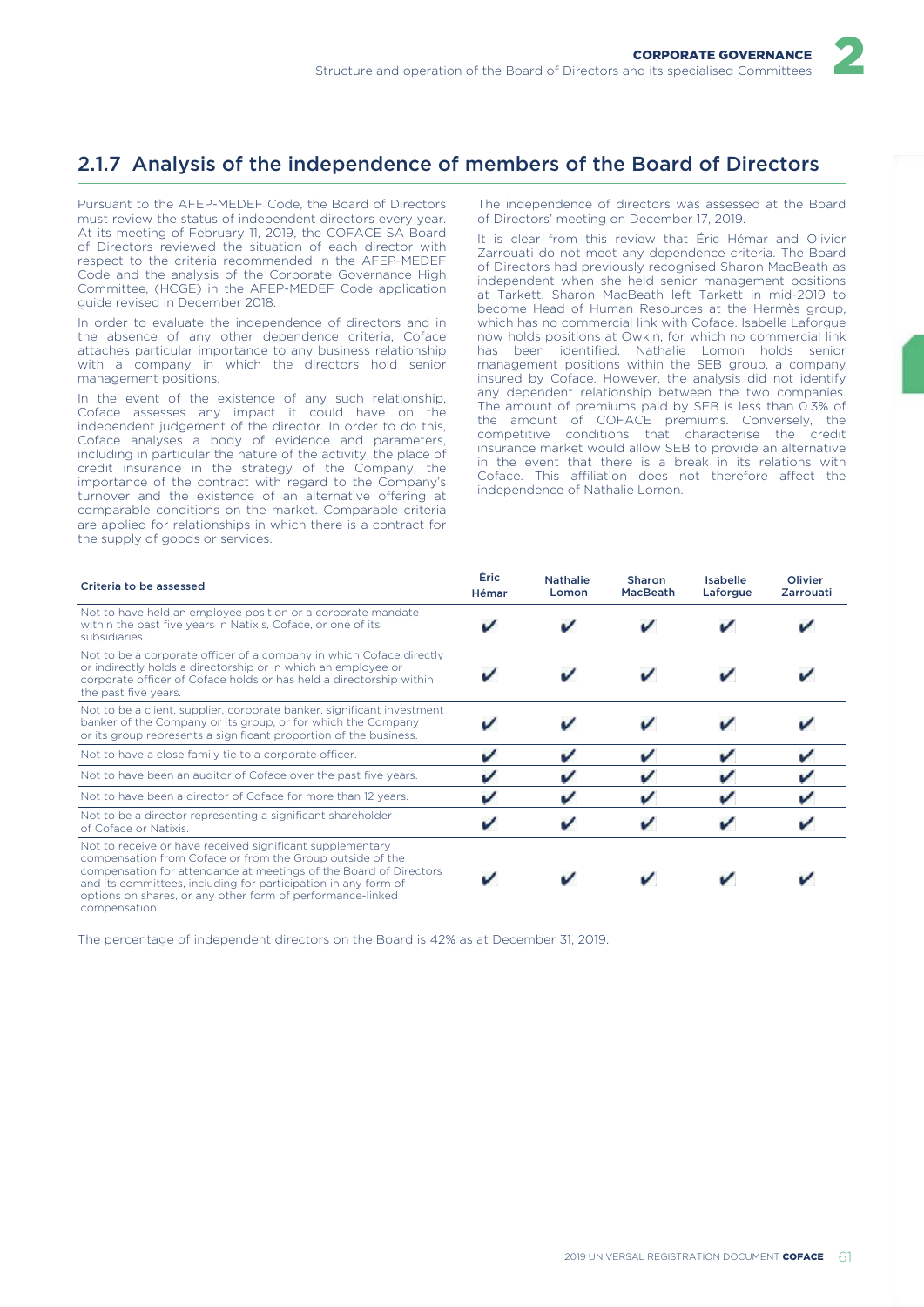# 2.1.8 Specialised committees, offshoots of the Board of Directors

Pursuant to Article 18 of the Company's Articles of Association, the Board of Directors may decide to form, with or without the participation of individuals who are not directors, committees or commissions to examine issues that the Board itself or its Chairman refers for their assessment. These committees or commissions perform their duties under its responsibility.

In this regard, the Board of Directors has established an Audit and Accounts Committee, a Risk Committee, and a Nominations and Compensation Committee, whose composition, powers and rules of operation are described below.

# Audit and Accounts Committee

During financial year 2019, the members of the Audit and Accounts Committee were Mr Éric Hémar (Chairman), Ms Isabelle Laforgue and Mr Jean-Paul Dumortier until his resignation on July 25, 2019. As at the date of this report, Ms Marie Pic-Pâris is a member of the Committee, replacing Mr Jean-Paul Dumortier.

Two-thirds of the members of the Audit and Accounts Committee are independent members of the Board of Directors. It thus conforms to the recommendation of the AFEP-MEDEF Code according to which this committee must have a majority of independent members.

# Composition (Article 1 of the Audit and Accounts Committee Internal Rules)

♦ Members

2

The Audit and Accounts Committee has three members, who have the appropriate and requisite qualifications to exercise their functions effectively, including particular expertise in financial or accounting matters. They are appointed from among the directors of the Company for the duration of their term of office as members of the Board of Directors.

At least two-thirds of the members of the Audit and Accounts Committee are independent members of the Board of Directors.

♦ Chairman

The Chairman of the Audit and Accounts Committee will be one of the members of the Audit and Accounts Committee nominated by the Company's Board of Directors from among the independent members for the duration of his/her term of office as a director.

The Chairman of the Audit and Accounts Committee will exercise his/her functions in accordance with the Audit and Accounts Committee Internal Rules.

The Chairman of the Audit and Accounts Committee will set the dates, times and places of the meetings of the Audit and Accounts Committee, set the agenda and chair its meetings. The convening notices for the meetings will be sent by the Committee's Secretary,

who reports to the Board of Directors on the opinions and recommendations expressed by the Audit and Accounts Committee for the Board of Directors to consider.

The Chairman of the Audit and Accounts Committee will ensure that the preparation and due process of the work of the Audit and Accounts Committee is monitored between each of its meetings.

# Duties (Article 3 of the Audit and Accounts Committee Internal Rules)

The role of the Audit and Accounts Committee is to ensure that matters concerning the development and verification of accounting and financial information are monitored, in order to facilitate the Board of Directors' duties of control and verification. In this regard, the committee issues opinions and/or recommendations to the Board of Directors.

Accordingly, the Audit and Accounts Committee will, in particular, exercise the following principal functions:

♦ Monitoring the preparation of financial information

The Audit and Accounts Committee must examine the annual or half-year corporate and consolidated financial statements before they are presented to the Board of Directors, to ensure the accounting methods used to prepare these financial statements are relevant and consistent.

The Audit and Accounts Committee reviews in particular the level of technical provisions and any situations that could create a significant risk for the Group, as well as all financial information or quarterly, half-year or annual reports on the Company's business, or produced as a result of a specific transaction (such as asset contribution, merger or market transaction).

It reviews the accounting treatment of all major transactions.

The examination of the financial statements should be accompanied by a presentation by the Statutory Auditors indicating the key points not only of the results of the statutory audit, in particular the audit adjustments and significant weaknesses in internal control identified during the conduct of the audit, but also the accounting methods used, as well as a presentation by the Chief Financial Officer describing the Company's risk exposure and its material off-balance sheet commitments.

It examines the scope of consolidated companies.

♦ Monitoring the control of the external audit of financial statements

The Audit and Accounts Committee is responsible for monitoring the legal control of the corporate and consolidated financial statements by the Company's Statutory Auditors.

The Audit and Accounts Committee has regular discussions with the Statutory Auditors during the Audit and Accounts Committee meetings dealing with the review of the procedures for preparing financial information and the review of the financial statements in order to report on their performance and the conclusions of their work.

The Audit and Accounts Committee should also monitor the Company's Statutory Auditors (including without the presence of the executives), in particular their working schedule, potential difficulties encountered in the exercise of their duties, modifications which they believe should be made to the Company's financial statements or other accounting documents, irregularities, anomalies or accounting inaccuracies which they may have identified, uncertainties and material risks relating to the preparation and treatment of accounting and financial information, and material weaknesses in internal control that they may have discovered.

It is responsible for monitoring the independence of the Statutory Auditors and compliance with the professional code of conduct.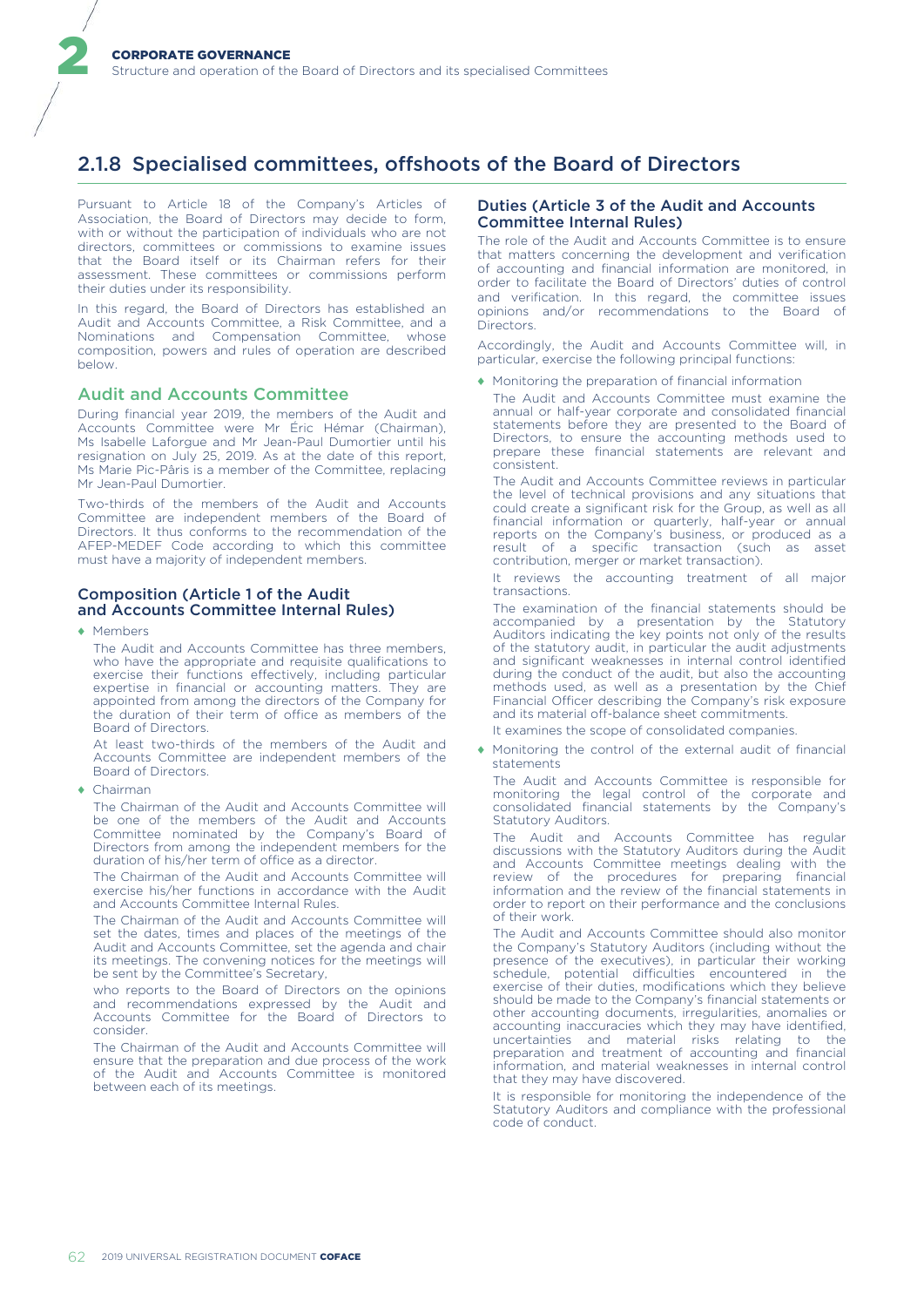

The Audit and Accounts Committee shall meet the Statutory Auditors at least once a year without the presence of the executives. In this respect, the Audit and Accounts Committee should also review, with the Statutory Auditors, the risks affecting their independence and the preventive measures taken to mitigate such risks. It must, in particular, ensure that the amount of the fees paid by the Company and the Group, or the share of such fees in the revenues of the firms and their networks, would not impair the independence of the Statutory Auditors.

At the same time, the Statutory Auditors will also present to the Audit and Accounts Committee a report on compliance with their obligations regarding the professional code of conduct for Statutory Auditors and with professional auditing standards.

To this end, the Audit and Accounts Committee must, in particular, ask to receive each year:

- the Statutory Auditors' statement of independence:
- the amount of the fees paid to the network of Statutory Auditors by the companies controlled by the Company or the entity controlling the Company in respect of services that are not directly related to the Statutory Auditors' mission; and
- information concerning the benefits received for services directly related to the Statutory Auditors' mission.
- ♦ Selection and renewal of the Statutory Auditors

The Audit and Accounts Committee must oversee the selection and renewal of the Statutory Auditors, and must submit the result of this selection to the Board of Directors. When the Statutory Auditors' term expires, the selection or renewal of the Statutory Auditors may be preceded, at the suggestion of the Audit and Accounts Committee and the decision of the Board of Directors, by a call for tenders overseen by the Audit and Accounts Committee, which will approve the specifications and choice of firms consulted, and ensure the selection of the "best bidder" and not the "lowest bidder".

The Audit and Accounts Committee reports regularly on the exercise of its duties to the Board of Directors and informs it without delay of any difficulties encountered.

♦ Approval of the provision by the Statutory Auditors of services other than account certification

Pursuant to the provisions of Article L.822-11-2 of the French Commercial Code, the committee approves the provision by the Company's Statutory Auditors of services other than account certification. In this case, it makes this decision after having reviewed the risks affecting the independence of the Statutory Auditors and the preventive measures adopted by the latter.

♦ Internal control duties

The Audit and Accounts Committee provides its opinion on the organisation of the Audit Department.

The committee receives a copy of the Company's annual audit plan. It reviews this plan, in cooperation with the Risk Committee.

It is responsible for monitoring internal audit recommendations when these relate to its areas of expertise. It receives regular summary reports from management.

It receives a copy of the annual compliance plan.

♦ Annual budget

Before the beginning of each financial year, it reviews the Company's draft budget and monitors the budget process throughout the financial year.

### Operation (Article 2 of the Audit and Accounts Committee Internal Rules)

♦ Frequency of meetings and procedures for convening meetings

The Audit and Accounts Committee will be convened whenever necessary and at least four times a year. The Audit and Accounts Committee will, in particular, meet prior to each Board meeting if the agenda includes the examination of a matter within its remit and sufficiently in advance of any Board meeting for which it is preparing resolutions.

• Ordinary convening of meetings

Meetings of the Audit and Accounts Committee are called in writing, with convening notices issued by the committee's Secretary and sent to each member. The Chairman of the Company's Board of Directors may, as necessary, refer a matter to the Chairman of the Audit and Accounts Committee and ask them to convene said committee to discuss a specific agenda.

• Extraordinary convening of meetings

Two members of the Audit and Accounts Committee may ask its Chairman to convene a meeting of the committee to discuss a certain agenda or to add one or more points to the agenda in accordance with the limits and powers of said committee. In the event that the Chairman of the Audit and Accounts Committee does not grant this request within a period of 15 days, the two members may convene the Audit and Accounts Committee and set the agenda for its meeting.

If the Company's Statutory Auditors consider there is an event which exposes the Company or its subsidiaries to a significant risk, they may ask the Chairman of the Audit and Accounts Committee to convene a meeting of said committee.

#### ♦ Form and timing for convening meetings

The notice convening the Audit and Accounts Committee contains the detailed agenda for the meeting and is sent to the members of the Audit and Accounts Committee with reasonable prior notice. The information allowing the members of the Audit and Accounts Committee to issue informed advice during this meeting is sent to the members of said committee, to the extent possible, sufficiently in advance of the meeting.

In case of an urgent matter, the Audit and Accounts Committee may be convened at any time by its Chairman, acting under an exceptional procedure. In this case, the Audit and Accounts Committee meeting does not need to comply with the time limits for the above convening notice as long as the urgent matter is declared in the convening notice and the information allowing the members of the Audit and Accounts Committee to issue informed advice has been sent prior to the meeting.

♦ Attendance at Audit and Accounts Committee meetings If any member is unable to attend a meeting of the Audit and Accounts Committee, he or she may participate in the meeting by phone or video conference.

Only the members and the Secretary of the Audit and Accounts Committee are entitled to attend its meetings.

At the Chairman's proposal, the Audit and Accounts Committee may invite to any of its meetings any executive of the Company (including an executive of any of the principal subsidiaries) capable of informing the work of the Audit and Accounts Committee, as well as the Statutory Auditors of the Company.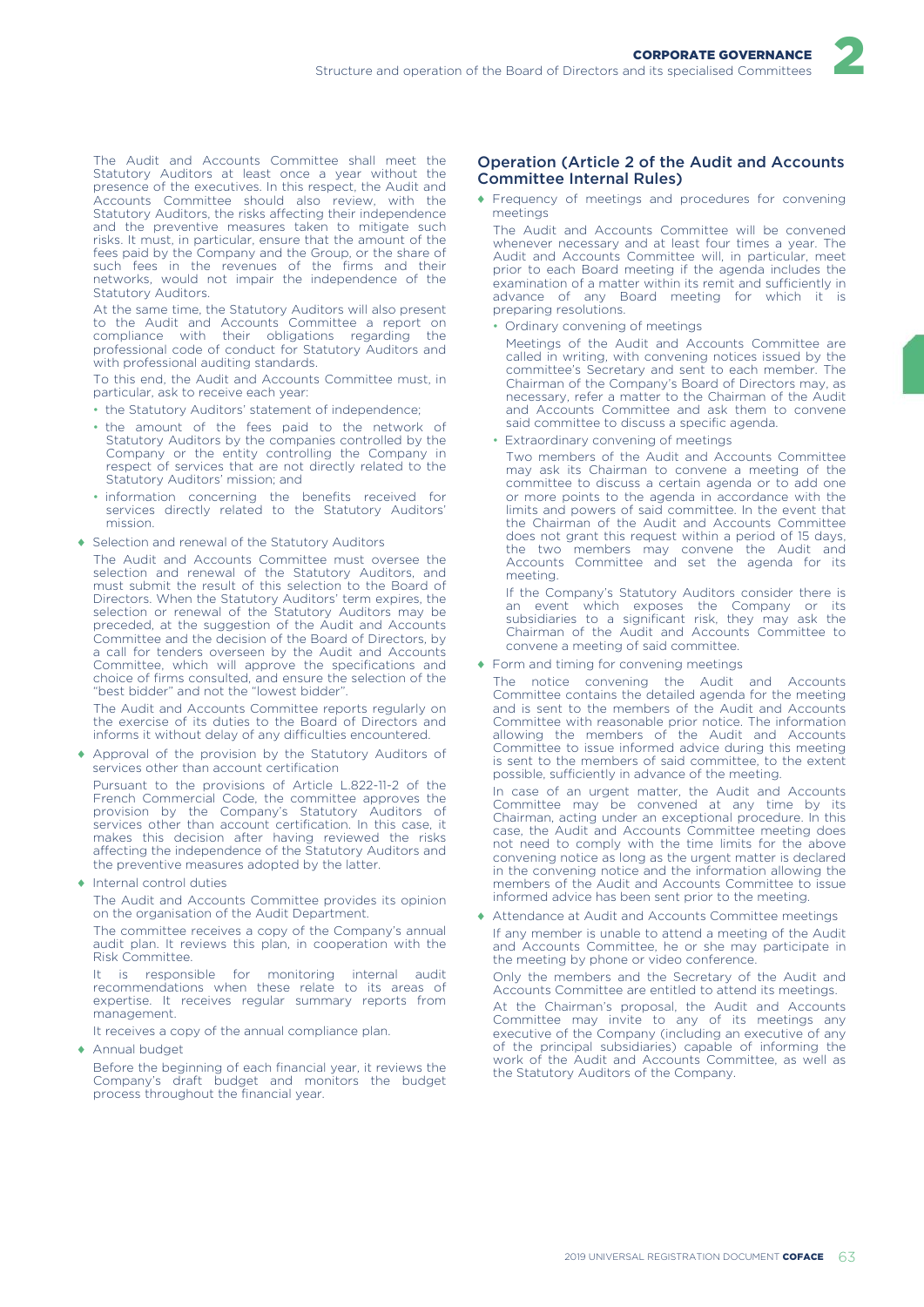♦ Quorum and majority rule

2

The opinions and recommendations expressed by the Audit and Accounts Committee can only be valid if at least half of its members (including the Chairman) are present.

No member of the Audit and Accounts Committee may represent another member.

The opinions and recommendations of the Audit and Accounts Committee will be adopted if the Chairman and the majority of members present at the meeting vote in favour.

♦ Secretariat and minutes of meetings

The Secretary of the Company's Board of Directors is responsible for the secretariat of the Audit and Accounts Committee.

The opinions and recommendations of the Audit and Accounts Committee will be included in a written report. One copy of the report will be sent to all members of the Audit and Accounts Committee and another, if required, will be sent by the Chairman to the directors of the Company.

### Activity of the Audit and Accounts Committee

The Audit and Accounts Committee met five times in 2019. The average attendance rate was 100%.

The main work notably addressed:

- approval of the annual financial statements for the financial year 2018;
- examination of the quarterly and half-yearly financial statements for the financial year 2019;
- ♦ examination and approval of the 2019 audit plan;
- call for tenders for the reappointment of the Statutory Auditors;
- ♦ changes in international accounting standards: IFRS 17;
- composition, allocation and performance of the financial portfolio;
- ♦ review of off-balance sheet commitments;
- ♦ presentation of the 2020 budget.

# Risk Committee

The principle of a Risk Committee was decided by the Board of Directors during its meeting of April 24, 2018.

As at the date of this report, the Risk Committee consists of Ms Nathalie Lomon (Chairman), Ms Isabelle Rodney and Ms Anne Sallé-Mongauze.

# Composition (Article 1 of the Risk Committee Internal Rules)

♦ Members

The Risk Committee has three members, who have the appropriate and requisite qualifications to exercise their functions effectively, including expertise in risk management. They are appointed from among the directors of the Company for the duration of their term of office as members of the Board of Directors.

The Risk Committee has an independent member from the Board of Directors.

♦ Chairman

The Chairman of the Risk Committee is the independent member of the Risk Committee nominated by the Board of Directors for the duration of his/her term of office as a director.

The Chairman exercises his/her functions in accordance with the Internal Rules of the Risk Committee.

The Chairman of the Risk Committee sets the dates, times and places of its meetings, establishes the agenda and chairs its meetings. The convening notices for the meetings will be sent by the committee's secretary,

who reports to the Board of Directors on the opinions and recommendations expressed by the Risk Committee for the Board of Directors to consider.

The Chairman of the Risk Committee will ensure that the preparation and due process of the work of the Risk Committee are monitored between each of its meetings.

### Duties (Article 3 of the Risk Committee Internal Rules)

The role of the Risk Committee is to ensure that the risk management and monitoring mechanisms are effective and that there are efficient operational internal control measures in place, review the compliance of reports sent to the regulator, monitor the Group's capital requirements management, and monitor the implementation of recommendations from internal audits of areas under its responsibility. The Risk Committee carries out all of these duties in order to facilitate the Board of Directors' duties of control and verification. In this regard, the committee issues opinions and/or recommendations to the Board of Directors.

Accordingly, the principal functions of the Risk Committee include the following:

♦ Efficiency of risk management systems

The Risk Committee reviews the major asset and liability risks (including subscription risks, market risk and funding risk), and ensures that effective monitoring and management mechanisms are in place. In this regard, it evaluates the various risk management policies on an annual basis.

Each year, it reviews the internal assessment carried out by the Company of its risks and solvency (ORSA).

It is kept updated on the Company's risk appetite.

It receives and reviews the results and updates of risk mapping carried out by the Company.

- ♦ Review of all regulatory reports relating to the Company The Risk Committee receives and reviews the regulatory reports required under regulations (in particular SFCR, RSR, anti-money laundering report, actuarial reports), before they are approved by the Board.
- ♦ Changes in prudential regulations

The Risk Committee is informed of any regulatory changes that may have an impact on the Group's solvency or governance. It is also informed of solutions introduced to reduce any negative effects of these changes.

♦ The committee is responsible for monitoring the Group's capital requirements.

It monitors, in particular, the drafting of the partial internal model, the compilation of the file for the regulator, and the results of the model.

It also examines the governance of and major changes to the model.

The committee ensures that all Level 1 and Level 2 operational controls are in place.

It receives a summary of the results of these controls. It is informed of action plans implemented following these controls and is regularly updated on the progress of these action plans.

The Risk Committee is informed of any loopholes in the internal control system and of the corrective actions implemented to address them. It is informed of the actual implementation of these corrective actions.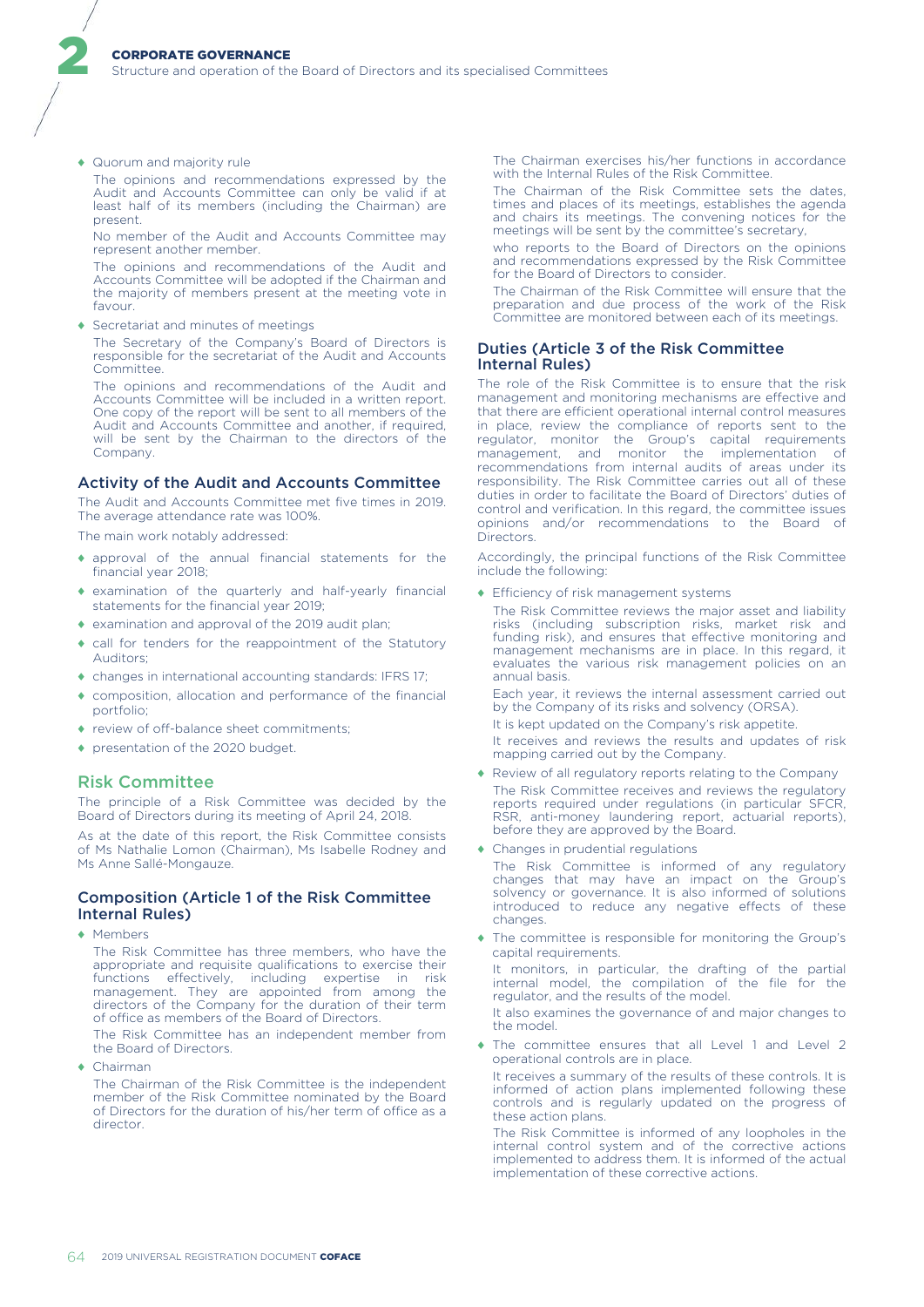# Operation (Article 2 of the Risk Committee Internal Rules)

♦ Frequency of meetings and procedures for convening meetings

The Risk Committee will be convened whenever necessary and at least four times a year. The Risk Committee will, in particular, meet prior to each Board meeting if the agenda includes the examination of a matter within its remit and sufficiently in advance (at least two days) of any Board meeting for which it is preparing resolutions.

• Ordinary convening of meetings

Meetings of the Risk Committee are called in writing, with convening notices issued by the committee's Secretary under the conditions set out in paragraph 3, Section 1 b) of the Risk Committee Internal Rules and sent to each member. The Chairman of the Company's Board of Directors may, as necessary, refer a matter to the Chairman of the Risk Committee and ask them to meet with said committee to discuss a specific agenda.

• Extraordinary convening of meetings

Two members of the Risk Committee may ask its Chairman to convene a meeting of the committee to discuss a certain agenda or to add one or more points to the agenda in accordance with the limits and powers of said committee. In the event that the Chairman of the Risk Committee does not grant this request within a period of 15 days, the two members may convene the Risk Committee and set its agenda.

If the Company's Statutory Auditors consider there is an event which exposes the Company or its subsidiaries to a significant risk, they may ask the Chairman of the Risk Committee to convene a meeting of said committee.

• Form and timing for convening meetings

The notice convening the Risk Committee contains the detailed agenda for the meeting and is sent to the members of the Risk Committee with reasonable prior notice. The information allowing the members of the Risk Committee to issue informed advice during this meeting is sent to the members of said committee, to the extent possible, sufficiently in advance of the meeting.

In case of an urgent matter, the Risk Committee may be convened at any time by its Chairman, acting under an exceptional procedure. In this case, the Risk Committee meeting does not need to comply with the time limits for the above convening notice as long as the urgent matter is declared in the convening notice and the information allowing the members of the Risk Committee to issue informed advice has been sent prior to the meeting.

♦ Attendance at Risk Committee meetings

If any member is unable to attend a meeting of the Risk Committee, he or she may participate in the meeting by phone or video conference.

Only the members and the Secretary of the Risk Committee are entitled to attend its meetings.

At the Chairman's proposal, the Risk Committee may invite to any of its meetings any executive of the Company (including an executive of any of the principal subsidiaries) capable of informing the work of the Risk Committee, as well as the Statutory Auditors of the Company.

♦ Quorum and majority rule

The opinions and recommendations expressed by the Risk Committee can only be valid if at least half of its members (including the Chairman) are present.

2

No member of the Risk Committee may represent another member.

The opinions and recommendations of the Risk Committee will be adopted if the Chairman and the majority of members present at the meeting vote in favour.

♦ Secretariat and minutes of meetings

The Secretary of the Company's Board of Directors will be responsible for the secretariat of the Risk Committee.

The opinions and recommendations of the Risk Committee will be included in a written report. One copy of the report will be sent to all members of the Risk Committee and another, if required, will be sent by the Chairman to the directors of the Company.

# Activity of the Risk Committee

The Risk Committee met six times in 2019. The average attendance rate was 100%.

It considered:

- $\bullet$  the risk mapping:
- $\bullet$  the review of the specific documentation for the partial internal model;
- $\bullet$  the examination of risk policies;
- ♦ the review of risk appetite indicators;
- ♦ regulatory reports: ORSA (Own Risk and Solvency Assessment), RSR (Regular Supervisory report) and SFCR (Solvency and Financial Condition report);
- ♦ the report on anti-money laundering;
- ♦ the analysis of the results of Level One and Level Two controls related to the Volcker rule;
- the remediation plan;
- ♦ the roll-out of use tests.

# Nominations and Compensation **Committee**

The principle of a Nominations and Compensation Committee was decided by the Board of Directors during its meeting of July 15, 2014. As at the date of this report, the members of the Nominations and Compensation Committee are Mr Olivier Zarrouati (Chairman), Ms Sharon MacBeath and Mr François Riahi.

The Nominations and Compensation Committee is chaired by an independent director, and two thirds of the committee are independent members of the Board of Directors. It thus conforms to the recommendation of the AFEP-MEDEF Code according to which this committee must have a majority of independent members.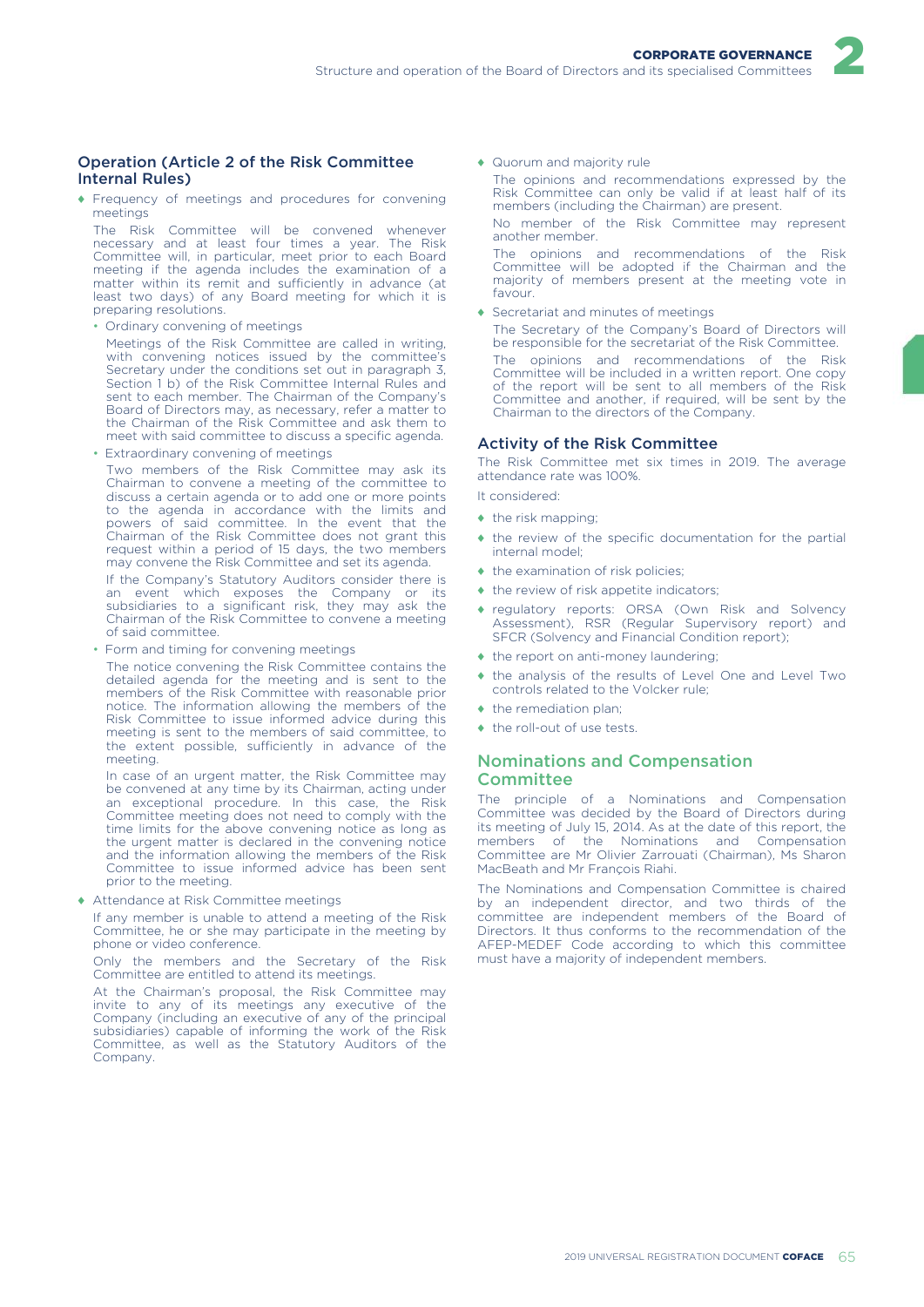# Composition (Article 1 of the Nominations and Compensation Committee Internal Rules)

♦ Members

2

The Nominations and Compensation Committee has three members, appointed from among the members of the Company's Board of Directors for the duration of their term as director.

The Nominations and Compensation Committee has a majority of independent members of the Board of Directors who are competent to analyse compensationrelated policies and practices.

♦ Chairman

The Chairman of the Nominations and Compensation Committee will be one of the members of the Nominations and Compensation Committee nominated by the Company's Board of Directors from among the independent members for the duration of their term of office as director.

The Chairman of the Nominations and Compensation Committee will convene the meetings of the Nominations and Compensation Committee, determine the agenda and chair the meetings.

The Chairman will report to the Board of Directors on the proposals and recommendations put forward by the Nominations and Compensation Committee in order for the Board of Directors to consider them, and will ensure that the preparation and due process of the work of the Nominations and Compensation Committee is monitored between each of its meetings.

# Duties (Article 3 of the Nominations and Compensation Committee Internal Rules)

♦ Role of the Nominations and Compensation Committee

In all matters relating to the appointment of executives (and separate from any issues related to their compensation), the Chief Executive Officer (CEO) will be involved in the work of the Nominations and Compensation Committee.

The Nominations and Compensation Committee shall prepare the resolutions of the Company's Board of Directors on the following topics:

• Compensation conditions

The Nominations and Compensation Committee is responsible for formulating proposals for the Company's Board of Directors concerning:

- the level and terms of compensation of the Chief Executive Officer (CEO), and, as the case may be, the Deputy CEO, including benefits in kind, retirement plans and retirement contributions, as well as potential grants of stock options or warrants;
- the rules for the distribution of directors' attendance fees to be allocated to the Company's directors and the total amount to be submitted to the approval of the Company's shareholders; and
- compensation policy.
- Appointment conditions
- The Nominations and Compensation Committee:
- makes proposals to the Board of Directors regarding the appointment of members of the Board of Directors by the Ordinary Shareholders' Meeting, and the appointment of the members of General Management;
- establishes and keeps an up-to-date succession plan for members of the Board of Directors and the key executives of the Company and the Group.

In its specific role of appointing members of the Board of Directors, the Nominations and Compensation Directors, the Nominations Committee shall consider the following criteria: (i) the desired balance in the membership of the Board of Directors with regard to the composition and evolution of the Company's ownership; (ii) the desired number of independent Board members; (iii) the proportion of men and women required by current regulations; (iv) the opportunity to renew terms; and (v) the integrity, competence, experience and independence of each candidate. The Nominations and Compensation Committee must also establish a procedure for selecting future independent members and undertake its own evaluation of potential candidates before the latter are approached in any way.

The qualification of an independent member of the Board of Directors is discussed by the Nominations and Compensation Committee, which drafts a report on the matter for the Board. Each year, in light of this report and prior to the publication of the annual report, the Board of Directors will review each director's situation with regard to the criteria of independence as defined by the Internal Rules of the Board of Directors.

♦ Resources and prerogatives of the Nominations and Compensation Committee

The Nominations and Compensation Committee leaves all documents and information required for the completion of their tasks at the disposal of the Company's Chief Executive Officer (CEO). It may, moreover, if requested by the Company's Board of Directors, order any study or analysis by experts outside of the Company relating to the compensation conditions for corporate officers from comparable companies in the financial sector.

# Operation (Article 2 of the Nominations and Compensation Committee Internal Rules)

♦ Frequency of meetings and procedures for convening meetings

The Nominations and Compensation Committee will be convened whenever necessary and at least once a year. The Nominations and Compensation Committee will, in particular, meet prior to each Board meeting if the agenda consists of the examination of a matter within its remit and sufficiently in advance of any Board meeting for which it is preparing resolutions.

• Ordinary convening of meetings:

Meetings of the Nominations and Compensation Committee are called in writing by its Chairman, with convening notices sent to each member by the Nominations and Compensation Committee Secretary. The Chairman of the Company's Board of Directors may, as necessary, refer a matter to the Chairman of the Nominations and Compensation Committee and ask them to meet with said committee to discuss a specific agenda.

• Extraordinary convening of meetings

Two members of the Nominations and Compensation Committee may ask its Chairman to convene a meeting of the committee to discuss a certain agenda or to add one or more points to the agenda in accordance with the limits and powers of said committee. In the event that the Chairman of the Nominations and Compensation Committee does not grant this request within a period of 15 days, the two members may<br>convene the Nominations and Compensation convene the Nominations and Compensation Committee and set its agenda.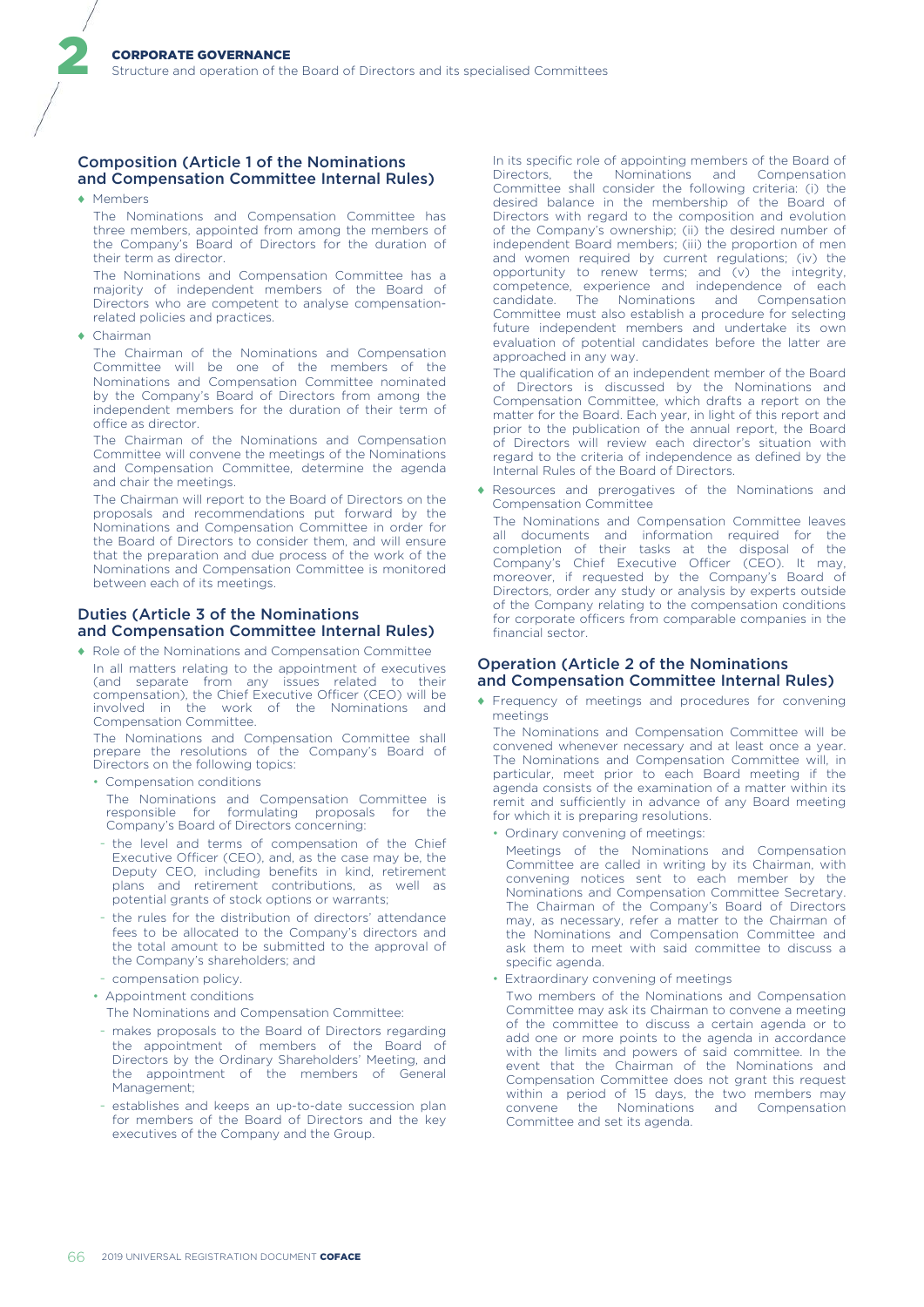

• Form and timing for convening meetings

The notice convening the Nominations and Compensation Committee is sent to the members of the Nominations and Compensation Committee with reasonable prior notice and contains the detailed agenda for the meeting. The information allowing the members of the Nominations and Compensation Committee to issue informed advice during this meeting is sent to the members of said committee, to the extent possible, sufficiently in advance of the meeting.

In case of an urgent matter, the Nominations and Compensation Committee may be convened at any time by its Chairman, acting under an exceptional procedure. In this case, the Nominations and Compensation Committee meeting does not need to comply with the time limits for the above convening notice as long as the urgent matter is declared in the convening notice and the information allowing the members of the Nominations and Compensation Committee to issue informed advice has been sent prior to the meeting.

♦ Attendance at meetings of the Nominations and Compensation Committee

Only members of the Nominations and Compensation Committee are entitled to attend its meetings. The Secretary of the Nominations and Compensation Committee also participates in these meetings.

If any member is unable to attend a meeting of the Nominations and Compensation Committee, they may participate by phone or video conference.

♦ Quorum and majority rule

The opinions and proposals expressed by the Nominations and Compensation Committee can only be valid if at least half of its members (including the Chairman) are present.

# 2.1.9 Fitness and probity policy

# **Fitnacc**

All persons that perform functions as director, effective manager, head of key functions, general manager of a branch, or who have the authority to sign on behalf of the Company, should be fit, under all circumstances, to implement sound and prudent management based on their professional qualifications, knowledge and experience.

The assessment of fitness includes an evaluation of professional diplomas and qualifications, relevant knowledge and experience in the insurance sector, as well as in the sectors of finance, accounting, actuarial services and management. The assessment takes into account various entrusted tasks.

Furthermore, to assess the fitness of members of the Board of Directors, their training and their experience with respect to their responsibilities are taken into account, in particular the experience acquired as Chairman of a Board or a committee. In appraising each person, the assessment also takes into account the fitness, experience and responsibilities of the other members of the Board of Directors. When terms of office have been previously exercised, fitness is presumed owing to the experience acquired. For new members, the assessment considers the training they may receive throughout their term of office.

No member of the Nominations and Compensation Committee may represent another member.

The opinions and proposals of the Nominations and Compensation Committee will be adopted if the majority of the members present, including the Chairman, vote in favour.

♦ Secretariat and minutes of meetings

The Secretary of the Company's Board of Directors is responsible for the secretariat of the Nominations and Compensation Committee.

The opinions and proposals of the Nominations and Compensation Committee will be included in a written report. One copy of the report will be sent to all members of the Nominations and Compensation Committee and another, if required, will be sent to the directors of the Company.

# Activity of the Nominations and Compensation Committee

The committee met twice in 2019. The average attendance rate was 100%.

It examined and/or set:

- ♦ the compensation of the Chief Executive Officer;
- ♦ a Long-Term Incentive Plan for 2019;
- ♦ succession plans for the Chief Executive Officer (CEO) and members of the Executive Committee;
- ♦ the development of the management teams: number of new members, introducing new skills, building on existing skills;
- ♦ improving HR procedures: mobility, talent management, leadership, recognition.

The Company ensures that directors collectively have the necessary knowledge and experience in the insurance and financial markets, Group strategy and its economic model, its governance, financial analysis and actuarial system, and the legal and regulatory requirements applicable to the Group, which are appropriate to assume the responsibilities conferred on the Board of Directors.

### **Probity**

Evaluating a person's probity includes an assessment of their honesty and financial strength, based on tangible evidence concerning their character, personal behaviour and professional conduct including any relevant information of a criminal, financial or prudential nature, for the purpose of this assessment.

The functions of director, effective manager, head of key functions, general manager of a branch, or the authority to sign on behalf of the Company cannot be performed by any person who has been the subject, within the past 10 years, of:

- ♦ a final sentence;
- ♦ a final measure of personal bankruptcy or any other final prohibition measure.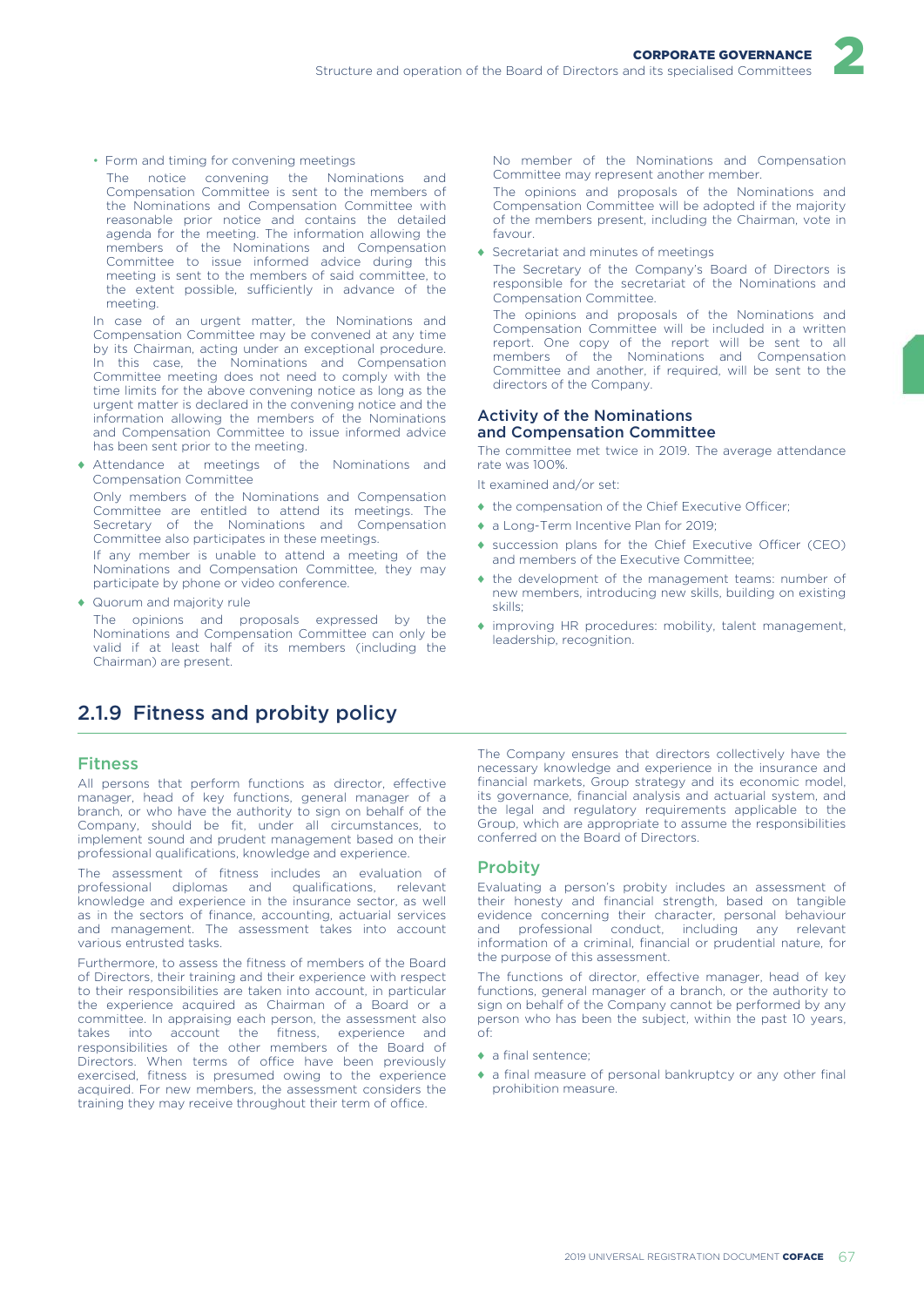Persons serving as effective manager, head of key functions, general manager of a branch, or who have the authority to sign on behalf of the Company, are required to provide as proof, a declaration of absence of bankruptcy and a police record or, failing that, an equivalent document issued by a competent judicial or administrative authority of the original Member State of origin of these persons.

2

This fitness and probity policy will be applied by all direct or indirect subsidiaries of the Company and may be adapted in line with any stricter local regulations in this area.

The Company's fitness and probity policy was reviewed on November 29, 2018 and approved by the Board of Directors on December 18, 2018 to extend to independent directors the obligation to provide the Company with a police record to prove their probity.

# 2.1.10 Prevention rules applicable to directors in respect of conflicts of interest

Pursuant to the Director's Ethics Charter, which can be consulted on the website at http://www.coface.com/ Group/Our-organisation, on the Board of Directors tab, a director must inform the Board of Directors of any conflict of interests, including potential conflicts, in which he or she may be directly or indirectly involved. The director shall refrain from participating in discussion and decision-making on the subjects concerned.

The director shall also inform the Chairman of the Nominations and Compensation Committee of any intention to accept a new directorship in a listed company that does not belong to a group of which the director is an executive, in order to allow the Board of Directors, at the proposal of the Nominations and Compensation Committee, to decide, if necessary, whether such an appointment would be incompatible with being a director of the Company.

The director shall inform the Chairman of the Board of Directors of any conviction for fraud, any indictment and/or public sanction, and any prohibition to manage or govern that may have been issued against them, as well as any bankruptcy, sequestration or winding-up proceedings in which they may have been involved.

# 2.1.11 Statement of conflicts of interest

To the Company's knowledge, there is no service contract binding the members of the Board of Directors to the Company or to one of its subsidiaries and providing for the award of benefits.

To the Company's knowledge, there are no familial ties between the members of the Board of Directors and the other executive corporate officers of the Company.

To the Company's knowledge, none of the members of the Board of Directors have been convicted of fraud during the last five years. None of these people have participated as a manager in a bankruptcy, sequestration or winding-up proceedings in the last five years, and none of these people were subject to charges and/or an official public sanction handed down by a statutory or regulatory authority (including designated professional bodies). None of these people were prevented by a court from acting as a member of an administrative, management or supervisory body of an issuer, nor from taking part in the management or performance of the business of an issuer in the last five years.

To the Company's knowledge, as of the date of this Universal Registration Document, there are no potential conflicts of interest between the duties of the members of the Board of Directors and the executive officers of the Company, as regards the Company and their private interests.

To the Company's knowledge, no pact or agreement has been entered into with any shareholders, customers, suppliers or other parties by virtue of which any member of the Board of Directors or any executive officer of the Company has been appointed in such capacity.

As of the date of this Universal Registration Document, no restrictions have been accepted by the members of the Board of Directors or the corporate officers of the Company as concerns the disposal of their interests in the Company's share capital, with the exception of the rules relating to the prevention of illegal insider trading and the recommendations of the AFEP-MEDEF Code imposing an obligation to retain shares.